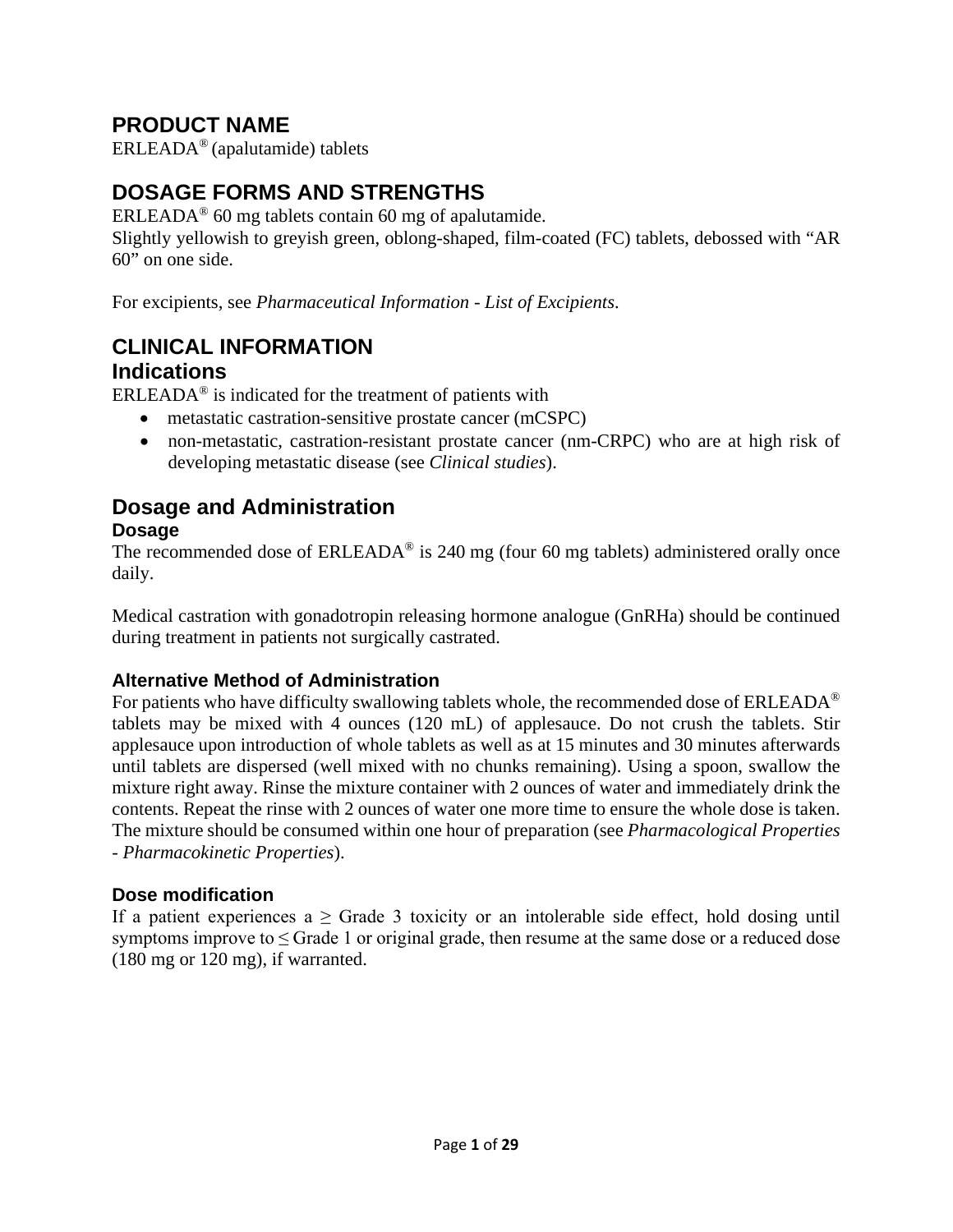#### **Missed dose(s)**

If the patient misses a dose, it should be taken as soon as possible on the same day with a return to the normal schedule on the following day. The patient should not take extra tablets to make up the missed dose.

### **Special populations**

#### *Pediatrics (17 years of age and younger)*

The safety and effectiveness of ERLEADA<sup>®</sup> in children have not been evaluated. There is no relevant use of ERLEADA<sup>®</sup> in pediatric patients aged 17 years and younger.

#### *Elderly (65 years of age and older)*

No dose adjustment is necessary for elderly patients (see *Clinical studies and Pharmacokinetic Properties*).

#### *Renal impairment*

No dosage adjustment is necessary for patients with mild to moderate renal impairment. No data are available in patients with severe renal impairment or end-stage renal disease (eGFR ≤ 29 mL/min/1.73m<sup>2</sup> ) (see *Pharmacokinetic Properties*).

#### *Hepatic impairment*

No dosage adjustment is necessary for patients with baseline mild or moderate hepatic impairment. No data are available in patients with severe hepatic impairment (Child-Pugh Class C) (see *Pharmacokinetic Properties*).

#### **Administration**

 $ERLEADA<sup>®</sup>$  should be administered orally once daily, with or without food. Swallow the tablets whole.

## **Contraindications**

ERLEADA® is contraindicated in women who are or may become pregnant (see *Pregnancy, Breast-feeding and Fertility*).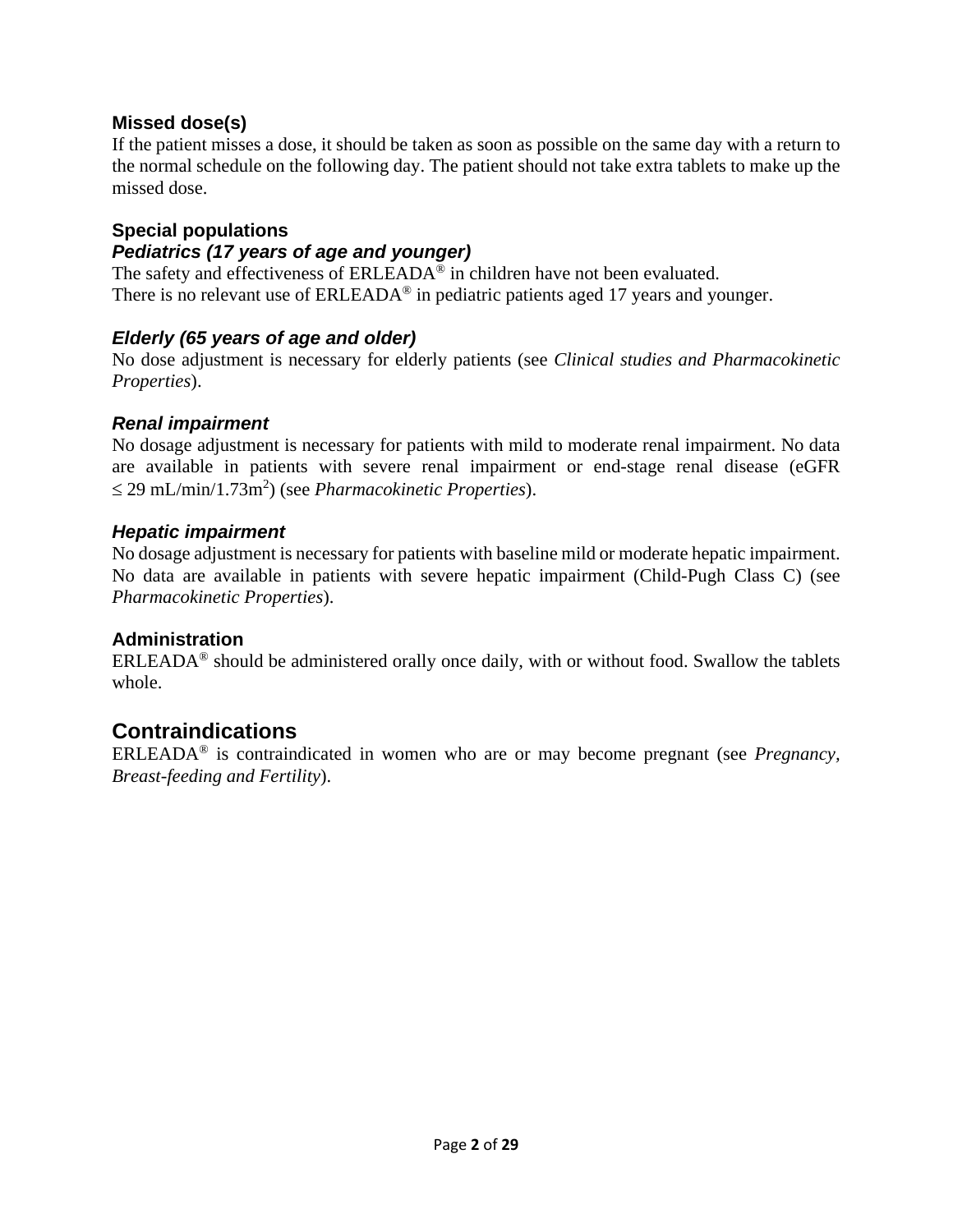### **Warnings and Precautions Falls and fractures**

Monitor and manage patients at risk for fractures according to established treatment guidelines and consider use of bone-targeted agents.

In SPARTAN, a randomized study of patients with nmCRPC, fracture was reported for 11.7% of subjects treated with ERLEADA<sup>®</sup> and 6.5% of subjects treated with placebo. Half of the subjects experienced a fall within 7 days before the fracture event in both treatment groups. Falls were reported for 15.6% of subjects treated with ERLEADA® versus 9.0% of subjects treated with placebo. Evaluate patients for fracture and fall risk. In TITAN, a randomized study of patients with mCSPC, nonpathological fractures occurred in 6% of patients treated with ERLEADA® and in 5% of patients treated with placebo.

#### **Ischemic heart disease and ischemic cerebrovascular disorders**

Ischemic heart disease and ischemic cerebrovascular disorders, including events leading to death, occurred in patients treated with ERLEADA®. Monitor for signs and symptoms of ischemic heart disease and ischemic cerebrovascular disorders. Optimize management of risk factors, such as hypertension, diabetes, or dyslipidemia.

In a randomized study SPARTAN, ischemic heart disease occurred in 4% of patients treated with ERLEADA<sup>®</sup> and 3% of patients treated with placebo. In a randomized study TITAN, ischemic heart disease occurred in 4% of patients treated with ERLEADA<sup>®</sup> and 2% of patients treated with placebo. Across the SPARTAN and TITAN studies, 6 patients  $(0.5\%)$  treated with ERLEADA<sup>®</sup> and 2 patients (0.2%) treated with placebo died from ischemic heart disease.

In the SPARTAN study, with a median exposure of 32.9 months for ERLEADA® and 11.5 months for placebo, ischemic cerebrovascular disorders occurred in 4% of patients treated with ERLEADA® and 1% of patients treated with placebo (see *Adverse Reactions*). In the TITAN study, ischemic cerebrovascular disorders occurred in a similar proportion of patients in the ERLEADA® (1.5%) and placebo (1.5%) groups. Across the SPARTAN and TITAN studies, 2 patients (0.2%) treated with ERLEADA® and no patients treated with placebo died from an ischemic cerebrovascular disorder.

Patients with history of unstable angina, myocardial infarction, congestive heart failure, stroke, or transient ischemic attack within six months of randomization were excluded from the SPARTAN and TITAN studies.

#### **Seizure**

Permanently discontinue ERLEADA<sup>®</sup> in patients who develop a seizure during treatment.

In two randomized studies, SPARTAN and TITAN, five subjects  $(0.4\%)$  treated with ERLEADA<sup>®</sup> and two subjects (0.2%) treated with placebo experienced a seizure. In these studies, subjects with a history of seizure or predisposing factors for seizure were excluded. No seizures occurred in two other studies that enrolled 145 subjects. There is no clinical experience in re-administering ERLEADA® to patients who experienced a seizure.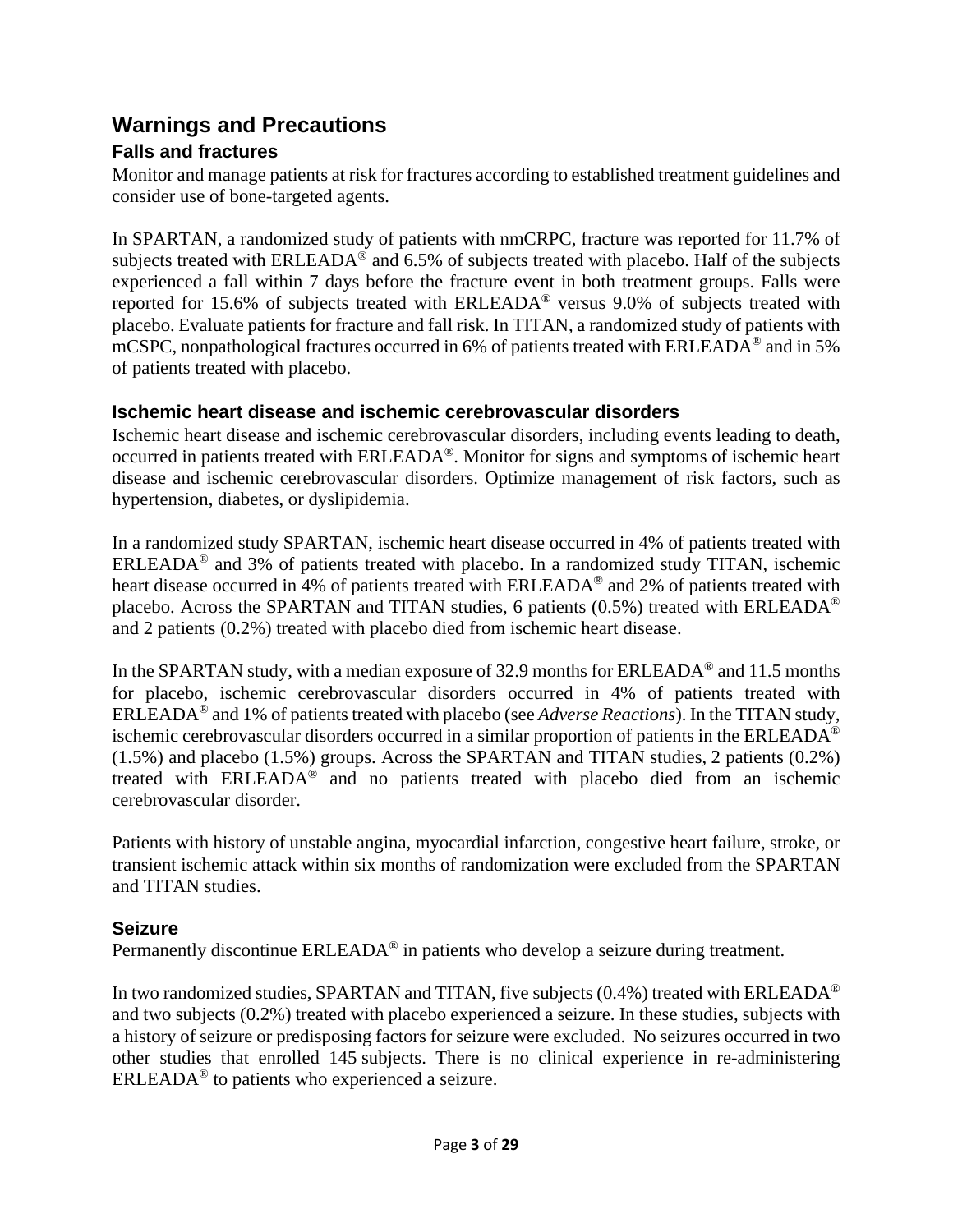#### **Concomitant use with other medicinal products**

Apalutamide is a potent enzyme inducer and may lead to loss of efficacy of many commonly used medicinal products (see *Interactions*). A review of concomitant medicinal products should therefore be conducted when apalutamide treatment is initiated. Concomitant use of apalutamide with medicinal products that are sensitive substrates of many metabolising enzymes or transporters (see *Interactions*) should generally be avoided if their therapeutic effect is of large importance to the patient, and if dose adjustments cannot easily be performed based on monitoring of efficacy or plasma concentrations.

Co-administration with warfarin and coumarin-like anticoagulants should be avoided. If ERLEADA<sup>®</sup> is co-administered with an anticoagulant metabolised by CYP2C9 (such as warfarin), additional International Normalised Ratio (INR) monitoring should be conducted (see *Interactions*).

### **Recent cardiovascular disease**

Patients with clinically significant cardiovascular disease in the past 6 months including severe/unstable angina, myocardial infarction, symptomatic congestive heart failure, arterial or venous thromboembolic events (e.g., pulmonary embolism, cerebrovascular accident including transient ischemic attacks), or clinically significant ventricular arrhythmias were excluded from the clinical studies. Therefore, the safety of apalutamide in these patients has not been established. If ERLEADA<sup>®</sup> is prescribed, patients with clinically significant cardiovascular disease should be monitored for risk factors such as hypercholesterolaemia, hypertriglyceridaemia, or other cardiometabolic disorders (see *Adverse Reactions*). Patients should be treated, if appropriate, after initiating ERLEADA® for these conditions according to established treatment guidelines.

### **Androgen deprivation therapy may prolong the QT interval**

In patients with a history of or risk factors for QT prolongation and in patients receiving concomitant medicinal products that might prolong the QT interval (see *Interactions*), physicians should assess the benefit-risk ratio including the potential for Torsade de pointes prior to initiating ERLEADA®.

# **Interactions**

### **Medications that inhibit CYP2C8**

In a drug-drug interaction study, the C<sub>max</sub> of apalutamide decreased by 21% while AUC increased by 68% following co-administration of ERLEADA® as a 240 mg single dose with gemfibrozil (strong CYP2C8 inhibitor). Simulations suggest that gemfibrozil may increase the steady-state Cmax and AUC of apalutamide by 32% and 44%, respectively. For the active moieties (sum of unbound apalutamide plus the potency-adjusted unbound active metabolite), the steady-state  $C_{\text{max}}$ and AUC may increase by 19% and 23%, respectively (see Figure 1). No initial dose adjustment is necessary however, consider reducing the ERLEADA® dose based on tolerability (see *Dosage and Administration – Dose modification*). Mild or moderate inhibitors of CYP2C8 are not expected to affect the exposure of apalutamide.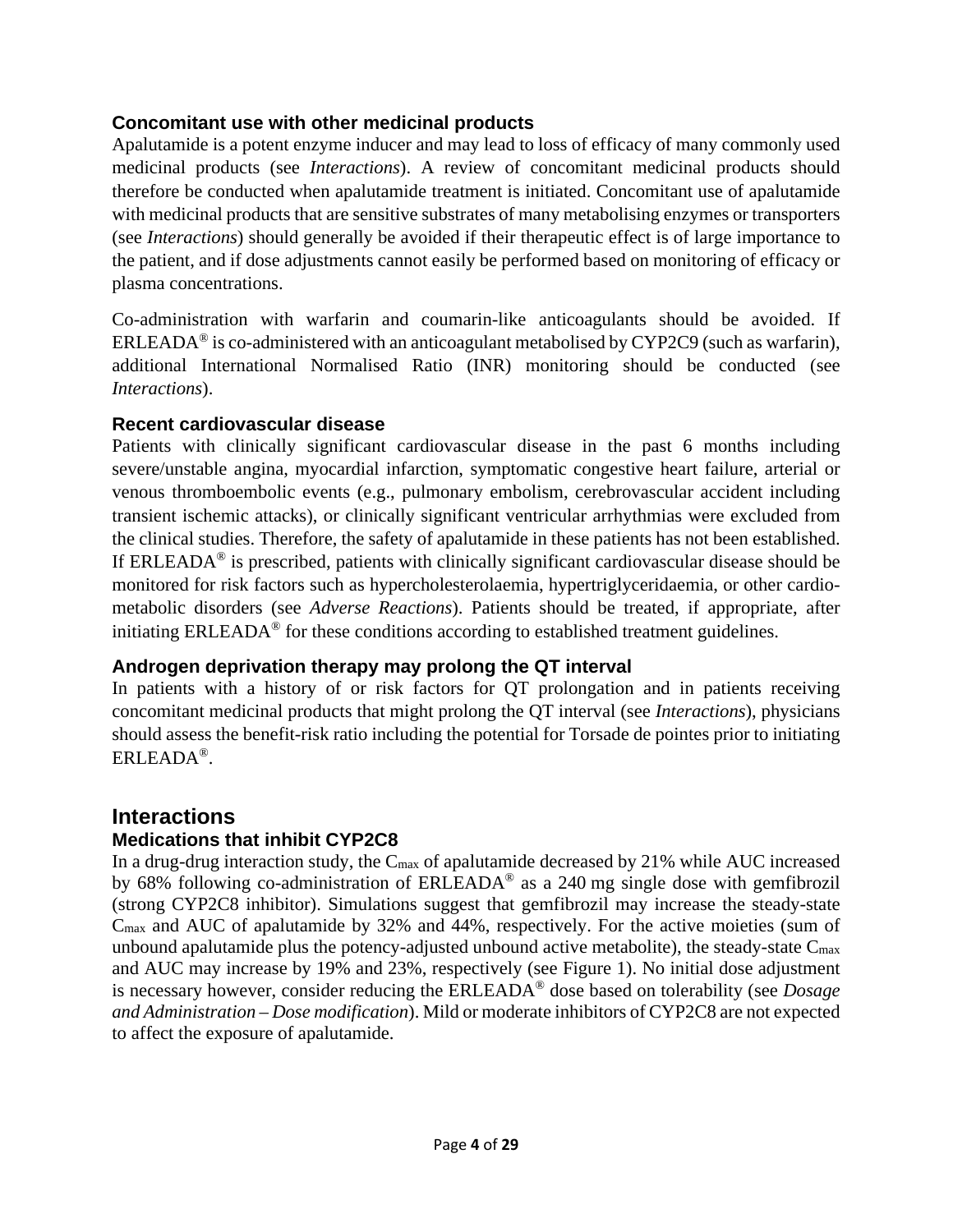#### **Medications that inhibit CYP3A4**

In a drug-drug interaction study, the C<sub>max</sub> of apalutamide decreased by 22% while AUC was similar following co-administration of ERLEADA® as a 240 mg single dose with itraconazole (strong CYP3A4 inhibitor). Simulations suggest that ketoconazole (strong CYP3A4 inhibitor) may increase the steady-state Cmax and AUC of apalutamide by 38% and 51%, respectively. For the active moieties, the steady-state Cmax and AUC may increase by 23% and 28%, respectively (see Figure 1). No initial dose adjustment is necessary however, consider reducing the ERLEADA<sup>®</sup> dose based on tolerability (see *Dosage and Administration – Dose modification*). Mild or moderate inhibitors of CYP3A4 are not expected to affect the exposure of apalutamide.

#### **Medications that induce CYP3A4 or CYP2C8**

The effects of CYP3A4 or CYP2C8 inducers on the pharmacokinetics of apalutamide have not been evaluated *in vivo*. Simulations suggest that rifampin (strong CYP3A4 and moderate CYP2C8 inducer) may decrease the steady-state  $C_{\text{max}}$  and AUC of apalutamide by 25% and 34%, respectively. For the active moieties, the steady-state Cmax and AUC may decrease by 15% and 19%, respectively (see *Figure 1*).

#### **Acid lowering agents**

Apalutamide is not ionizable under relevant physiological pH condition, therefore acid lowering agents (e.g. proton pump inhibitor, H2-receptor antagonist, antacid) are not expected to affect the solubility and bioavailability of apalutamide.

#### **Medications that affect transporters**

In vitro, apalutamide and its N-desmethyl metabolite are substrates for P-gp but not BCRP, OATP1B1, and OATP1B3. Because apalutamide is completely absorbed after oral administration, P-gp does not limit the absorption of apalutamide and therefore, inhibition or induction of P-gp is not expected to affect the bioavailability of apalutamide.

#### **Effect of ERLEADA® on drug metabolizing enzymes**

*In vitro* studies showed that apalutamide and N-desmethyl apalutamide are moderate to strong CYP3A4 and CYP2B6 inducers, are moderate inhibitors of CYP2B6 and CYP2C8, and weak inhibitors of CYP2C9, CYP2C19, and CYP3A4. Apalutamide and N-desmethyl apalutamide do not affect CYP1A2 and CYP2D6 at therapeutically relevant concentrations.

In humans, ERLEADA<sup>®</sup> is a strong inducer of CYP3A4 and CYP2C19, and a weak inducer of CYP2C9. In a drug-drug interaction study using a cocktail approach, co-administration of ERLEADA® with single oral doses of sensitive CYP substrates resulted in a 92% decrease in the AUC of midazolam (CYP3A4 substrate), 85% decrease in the AUC of omeprazole (CYP2C19 substrate), and 46% decrease in the AUC of S-warfarin (CYP2C9 substrate). ERLEADA® did not cause clinically meaningful changes in exposure to the CYP2C8 substrate (see *Figure 1*). Concomitant use of ERLEADA® with medications that are primarily metabolized by CYP3A4, CYP2C19, or CYP2C9 can result in lower exposure to these medications. Substitution for these medications is recommended when possible or evaluate for loss of efficacy if medication is continued. If given with warfarin, monitor International Normalized Ratio (INR) during ERLEADA® treatment.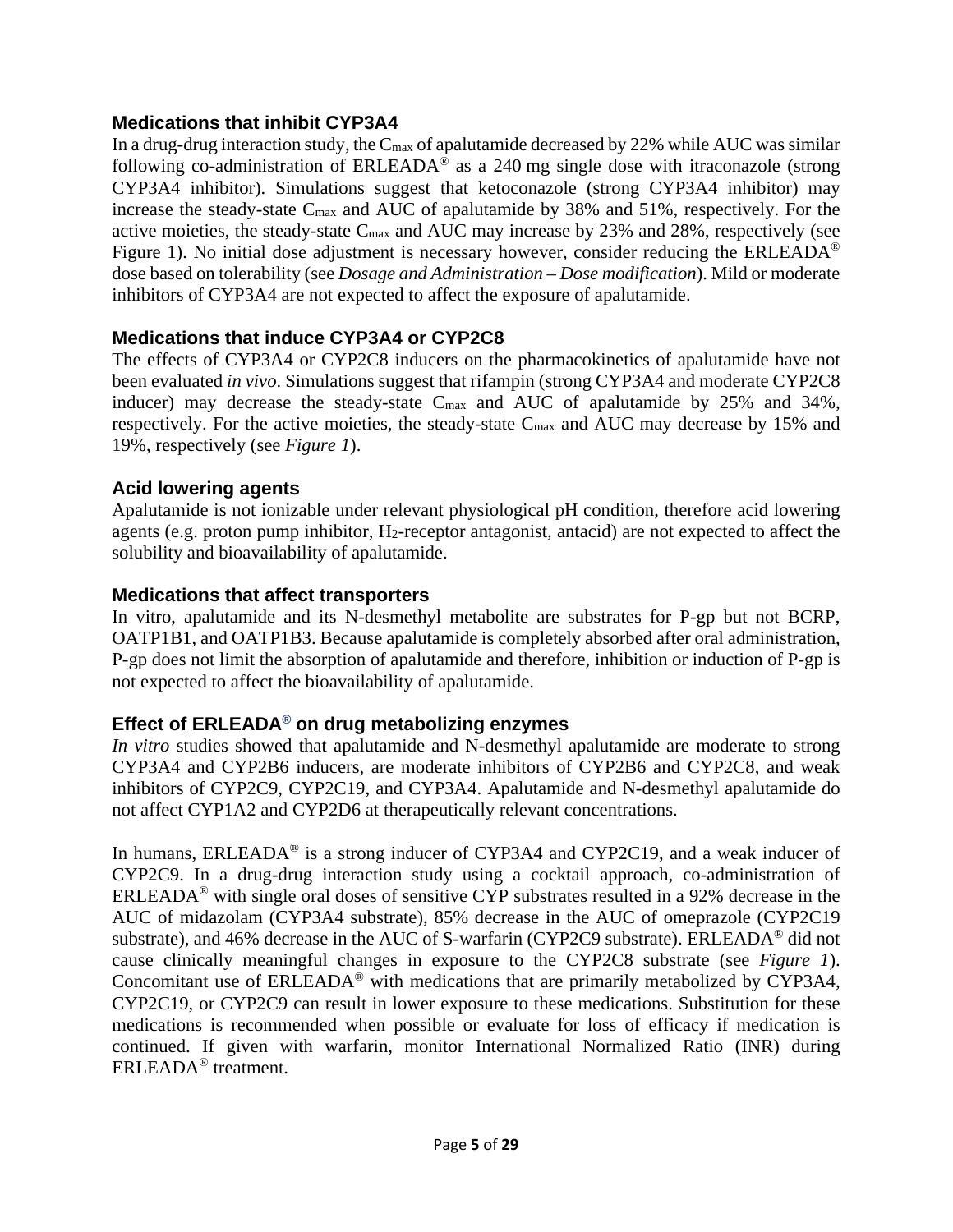Induction of CYP3A4 by apalutamide suggests that UDP-glucuronosyl transferase (UGT) may also be induced via activation of the nuclear pregnane X receptor (PXR). Concomitant administration of ERLEADA® with medications that are substrates of UGT can result in lower exposure to these medications. Use caution if substrates of UGT must be co-administered with ERLEADA® and evaluate for loss of efficacy.

#### **Effect of apalutamide on drug transporters**

Apalutamide was shown to be a weak inducer of P-glycoprotein (P-gp), breast cancer resistance protein (BCRP), and organic anion transporting polypeptide 1B1 (OATP1B1) clinically. A drugdrug interaction study using a cocktail approach showed that co-administration of ERLEADA® with single oral doses of sensitive transporter substrates resulted in a 30% decrease in the AUC of fexofenadine (P-gp substrate) and 41% decrease in the AUC of rosuvastatin (BCRP/OATP1B1 substrate) but had no impact on  $C_{\text{max}}$  (see *Figure 1*). Concomitant use of ERLEADA<sup>®</sup> with medications that are substrates of P-gp, BCRP, or OATP1B1 can result in lower exposure of these medications. Use caution if substrates of P-gp, BCRP or OATP1B1 must be co-administered with ERLEADA® and evaluate for loss of efficacy if medication is continued.

Based on *in vitro* data, inhibition of organic cation transporter 2 (OCT2), organic anion transporter 3 (OAT3) and multidrug and toxin extrusions (MATEs) by apalutamide and its N-desmethyl metabolite cannot be excluded. No *in vitro* inhibition of organic anion transporter 1 (OAT1) was observed. Simulations suggest that apalutamide does not cause clinically meaningful changes in exposure to metformin (OCT2/MATEs substrate) and benzylpenicillin (OAT3 substrate) (see *Figure 1*).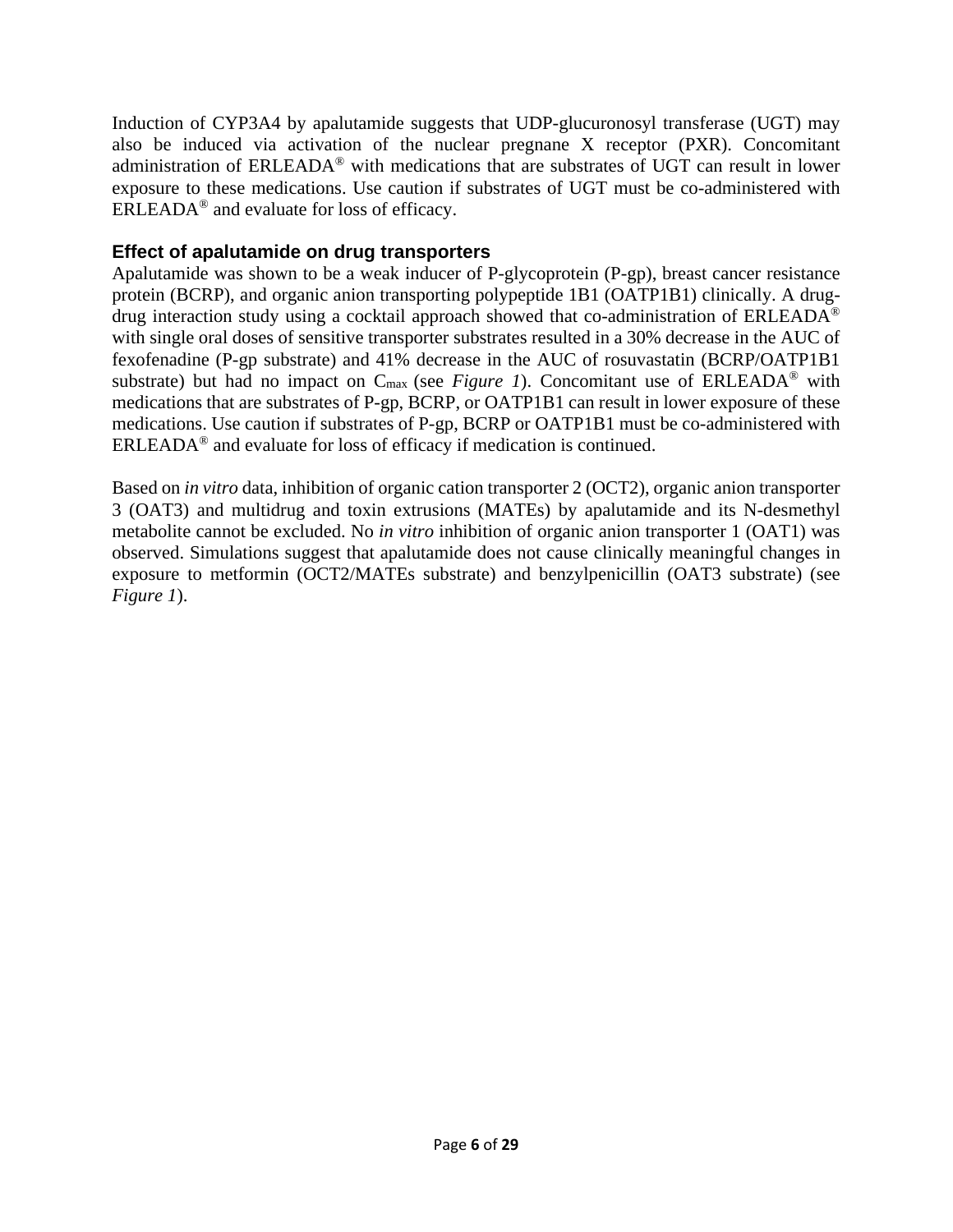

#### **Figure 1: Effects of ERLEADA® on Other Medications**

combination/no combination

based on simulations

#### **GnRH analog**

In mCSPC subjects receiving leuprolide acetate (a GnRH analog) co-administered with apalutamide, PK data indicated that apalutamide had no apparent effect on the steady-state exposure of leuprolide.

## **Pregnancy, Breast-feeding and Fertility**

#### **Pregnancy**

 $ERLEADA<sup>®</sup>$  is contraindicated in women who are or may become pregnant. Based on its mechanism of action, ERLEADA® may cause fetal harm when administered during pregnancy. There are no data available with the use of ERLEADA<sup>®</sup> during pregnancy.

<sup>&</sup>lt;sup>b</sup> S-warfarin was measured in the study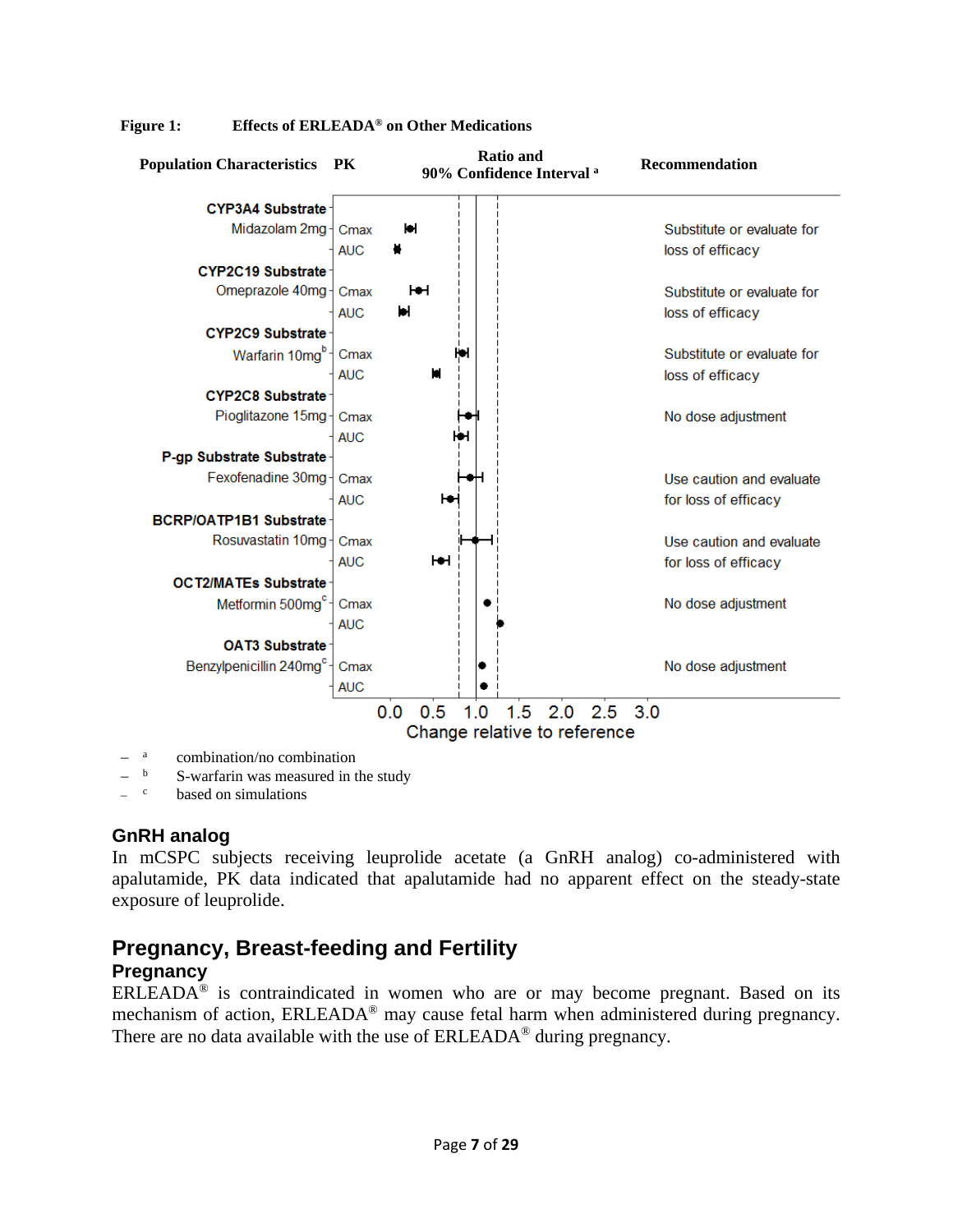### **Contraception**

ERLEADA® may be harmful to a developing fetus. Patients having sex with female partners of reproductive potential should use a condom along with another highly effective contraceptive method during treatment and for 3 months after the last dose of ERLEADA® (see *Pregnancy, Breast-feeding and Fertility*).

#### **Breast-feeding**

There are no data on the presence of apalutamide or its metabolites in human milk, the effect on the breastfed infant, or the effect on milk production.

### **Fertility**

Based on animal studies, ERLEADA® may impair fertility in males of reproductive potential (see *Non-Clinical Information*)*.*

## **Effects on Ability to Drive and Use Machines**

No studies on the effects of ERLEADA® on the ability to drive or use machines have been performed. It is not anticipated that ERLEADA® will affect the ability to drive and use machines.

## **Adverse Reactions**

Throughout this section, adverse reactions are presented. Adverse reactions are adverse events that were considered to be reasonably associated with the use of apalutamide based on the comprehensive assessment of the available adverse event information. A causal relationship with apalutamide cannot be reliably established in individual cases. Further, because clinical trials are conducted under widely varying conditions, adverse reaction rates observed in the clinical trials of a drug cannot be directly compared to rates in the clinical trials of another drug and may not reflect the rates observed in clinical practice.

#### **Metastatic Castration-sensitive Prostate Cancer (mCSPC)**

TITAN, a randomized (1:1), double-blind, placebo-controlled, multi-center clinical study, enrolled patients who had mCSPC. In this study, patients received either ERLEADA® at a dose of 240 mg daily or placebo. All patients in the TITAN study received a concomitant gonadotropin-releasing hormone (GnRH) analog or had prior bilateral orchiectomy. The median duration of exposure was 20 months (range: 0 to 34 months) in patients who received  $ERLEADA^@$  and 18 months (range: 0.1 to 34 months) in patients who received placebo.

The most common adverse reactions  $(\geq 15\%)$  reported in the randomized clinical study that occurred more commonly ( $\geq 2\%$ ) in the ERLEADA<sup>®</sup> arm were arthralgia, fatigue, rash, hypertension, and hot flush.

Ten patients (2%) who were treated with ERLEADA<sup>®</sup> and 16 patients (3%) treated with placebo died from adverse events (within 30 days of last dose). ERLEADA® was discontinued due to adverse reactions in 8% of patients, most commonly from rash (2%).

Table 1 shows adverse reactions on the ERLEADA<sup>®</sup> arm in TITAN that occurred with a  $\geq 2\%$ absolute increase in frequency compared to placebo or were events of special interest. ARs are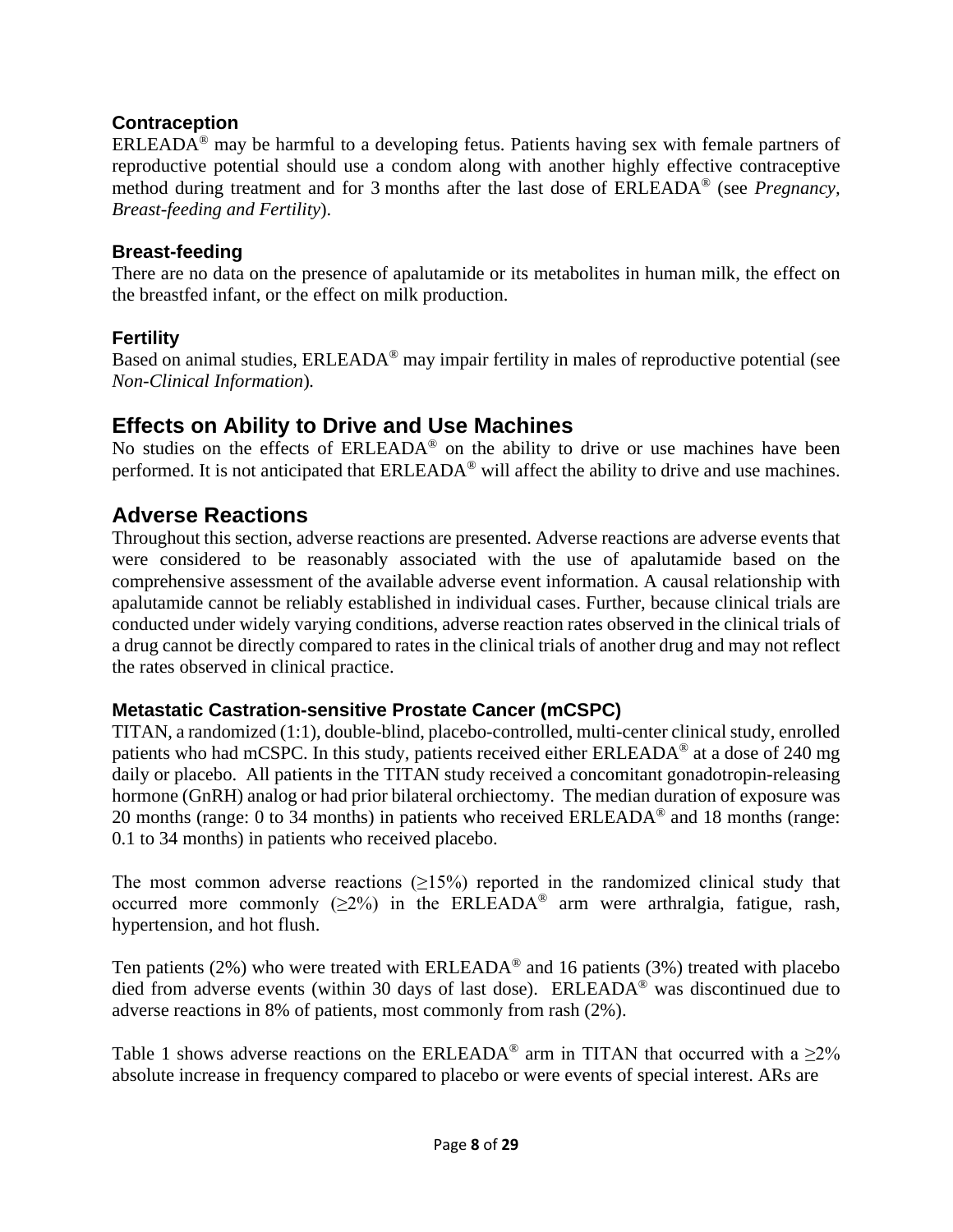also listed by system organ class and frequency: very common ( $\geq 1/10$ ), common ( $\geq 1/100$  to  $\leq$ 1/10), uncommon ( $\geq 1/1000$  to  $\leq 1/100$ ), and rare ( $\geq 1/10000$  to  $\leq 1/1000$ ). Within each frequency grouping, ARs are presented in order of decreasing frequency.

| <b>System/Organ Class</b>                             |                                       | <b>ERLEADA®</b><br>$N = 524$       |                            | <b>Placebo</b><br>$N = 527$           |                            |
|-------------------------------------------------------|---------------------------------------|------------------------------------|----------------------------|---------------------------------------|----------------------------|
| <b>Adverse Reaction</b>                               | <b>Frequency Category<sup>a</sup></b> | <b>All Grades</b><br>$\frac{0}{0}$ | Grade 3-4<br>$\frac{0}{0}$ | All<br><b>Grades</b><br>$\frac{0}{0}$ | Grade 3-4<br>$\frac{0}{0}$ |
| General disorders and administration site conditions  |                                       |                                    |                            |                                       |                            |
| Fatigue <sup>c</sup>                                  | very common                           | 19.7                               | 1.5                        | 16.7                                  | 1.1                        |
| Musculoskeletal and connective tissue disorders       |                                       |                                    |                            |                                       |                            |
| Arthralgia <sup>c</sup>                               | very common                           | 17.4                               | 0.4                        | 14.8                                  | 0.9                        |
| Muscle spasm                                          | common                                | 3.1                                | $\Omega$                   | 1.9                                   | $\Omega$                   |
| <b>Skin and subcutaneous tissue disorders</b>         |                                       |                                    |                            |                                       |                            |
| Rash <sup>b</sup>                                     | very common                           | 27.9                               | 6.3                        | 8.9                                   | 0.8                        |
| Pruritus                                              | very common                           | 10.7                               | 0.2                        | 4.6                                   | 0.2                        |
| <b>Nervous system disorders</b>                       |                                       |                                    |                            |                                       |                            |
| Dysgeusia                                             | common                                | 3.2                                | $\theta$                   | 0.6                                   | $\Omega$                   |
| Ischemic<br>cerebrovascular<br>disorders <sup>g</sup> | common                                | $\overline{1.5}$                   | 0.6                        | 1.5                                   | 0.2                        |
| Seizure                                               | uncommon                              | 0.6                                | 0.2                        | 0.4                                   | $\theta$                   |
| <b>Metabolism and nutrition disorders</b>             |                                       |                                    |                            |                                       |                            |
| Hypercholesterolemia                                  | common                                | 4.6                                | 0.4                        | 0.8                                   | $\mathbf{0}$               |
| Hypertriglyceridemia                                  | common                                | 3.4                                | 0.6                        | 1.3                                   | 0.4                        |
| <b>Cardiac disorders</b>                              |                                       |                                    |                            |                                       |                            |
| <b>Ischemic Heart</b><br>Disease <sup>d</sup>         | common                                | 4.4                                | 2.3 <sup>e</sup>           | 1.5                                   | 0.6 <sup>e</sup>           |
| <b>Vascular disorders</b>                             |                                       |                                    |                            |                                       |                            |
| Hot flush                                             | very common                           | 22.7                               | $\theta$                   | 16.3                                  | $\overline{0}$             |
| Hypertension                                          | very common                           | 17.7                               | 8.4                        | 15.6                                  | 9.1                        |
| <b>Gastrointestinal disorders</b>                     |                                       |                                    |                            |                                       |                            |
| Diarrhea                                              | common                                | 9.4                                | 0.2                        | 6.1                                   | 0.2                        |
| <b>Endocrine disorders</b>                            |                                       |                                    |                            |                                       |                            |
| Hypothyroidismf                                       | common                                | 6.5                                | $\boldsymbol{0}$           | 1.1                                   | $\boldsymbol{0}$           |

**Table 1: Adverse Reactions in TITAN (mCSPC)**

<sup>a</sup> Adverse reaction frequencies presented are based on the placebo-controlled period of the clinical study

b Includes rash, rash maculo-papular, rash generalized, urticaria, rash pruritic, rash macular, conjunctivitis, erythema multiforme, rash papular, skin exfoliation, genital rash, rash erythematous, stomatitis, drug eruption, mouth ulceration, rash pustular, blister, papule, pemphigoid, skin erosion, dermatitis, and rash vesicular

<sup>c</sup> Per the Common Terminology Criteria for Adverse Reactions (CTCAE), the highest severity for these events is Grade 3 Includes angina pectoris, angina unstable, myocardial infarction, acute myocardial infarction, coronary artery occlusion, coronary artery stenosis, acute coronary syndrome, arteriosclerosis coronary artery, cardiac stress test abnormal, troponin increased, myocardial ischemia

Includes Grades 3-5

<sup>f</sup> Includes hypothyroidism, blood thyroid stimulating hormone increased, thyroxine decreased, autoimmune thyroiditis, thyroxine free decreased, tri-iodothyronine decreased

<sup>g</sup> Includes transient ischemic attack, cerebrovascular accident, cerebrovascular disorder, ischemic stroke, carotid arteriosclerosis, carotid artery stenosis, hemiparesis, lacunar infarction, lacunar stroke, thrombotic cerebral infarction, vascular encephalopathy, cerebellar infarction, cerebral infarction, and cerebral ischemia

#### **Non-metastatic Castration-resistant Prostate Cancer (nmCRPC)**

SPARTAN, a randomized double-blind, placebo-controlled, multi-center clinical study, enrolled subjects who had nm-CRPC. In this study, subjects received  $ERLEADA^{\circledcirc}$  at a dose of 240 mg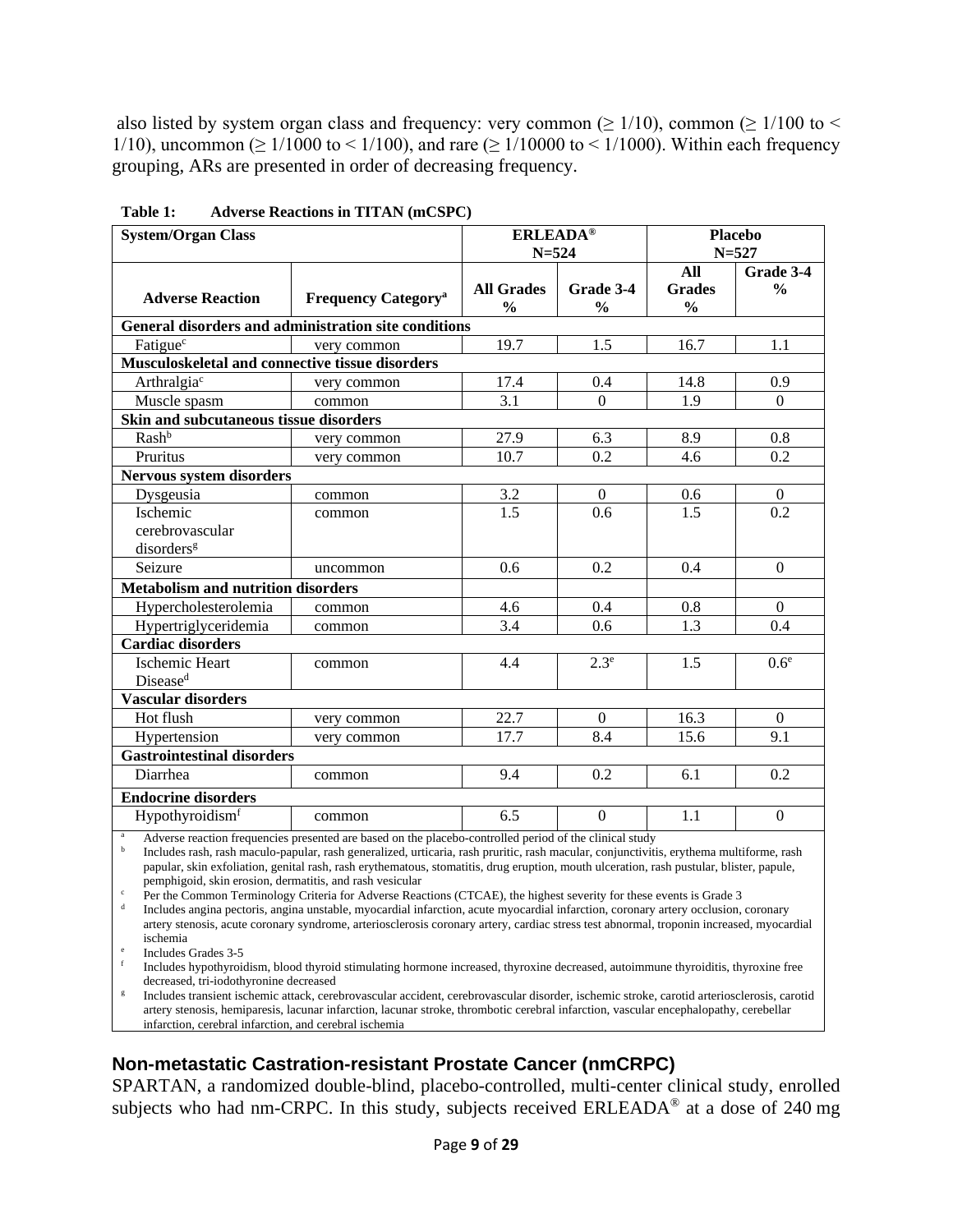daily in combination with androgen deprivation therapy (ADT) in the treatment arm and placebo with ADT in the control arm.

The most common adverse reactions  $(\geq 15\%)$  reported in the randomized clinical study that occurred more commonly ( $\geq 2\%$ ) in the ERLEADA<sup>®</sup> arm were fatigue, skin rash, weight decreased, arthralgia, and fall.

Discontinuations due to adverse events were reported for 11% of subjects treated with ERLEADA® and 7% of subjects treated with placebo. At the time of the analysis, 23.6% of subjects were still on ERLEADA®.

Table 2 shows adverse reactions on the ERLEADA<sup>®</sup> arm in SPARTAN that occurred with a  $\geq$  2% absolute increase in frequency compared to placebo or were events of special interest. ARs are also listed by system organ class and frequency: very common ( $\geq 1/10$ ), common ( $\geq 1/100$  to  $\leq$ 1/10), uncommon ( $\geq 1/1000$  to  $\leq 1/100$ ), and rare ( $\geq 1/10000$  to  $\leq 1/1000$ ). Within each frequency grouping, ARs are presented in order of decreasing frequency.

|                                                 |                                                      | <b>ERLEADA®</b>   |                  | <b>Placebo</b>    |                |  |
|-------------------------------------------------|------------------------------------------------------|-------------------|------------------|-------------------|----------------|--|
| <b>System/Organ Class</b>                       |                                                      | $N = 803$         |                  | $N = 398$         |                |  |
| <b>Adverse Reaction</b>                         | <b>Frequency Category<sup>a</sup></b>                | <b>All Grades</b> | Grade 3-4        | <b>All Grades</b> | Grade 3-4      |  |
|                                                 |                                                      | $\frac{0}{0}$     | $\frac{0}{0}$    | $\frac{0}{0}$     | $\frac{0}{0}$  |  |
|                                                 | General disorders and administration site conditions |                   |                  |                   |                |  |
| Fatigue <sup>e</sup>                            | very common                                          | 30.4              | 0.9              | 21.1              | 0.3            |  |
| Musculoskeletal and connective tissue disorders |                                                      |                   |                  |                   |                |  |
| Arthralgia <sup>e</sup>                         | very common                                          | 15.9              | $\boldsymbol{0}$ | 7.5               | $\mathbf{0}$   |  |
| Skin and subcutaneous tissue disorders          |                                                      |                   |                  |                   |                |  |
| Skin rash <sup>b</sup>                          | very common                                          | 24.7              | 5.2              | 6                 | 0.3            |  |
| Pruritus <sup>e</sup>                           | common                                               | 6.2               | 0.2              | 1.5               | $\overline{0}$ |  |
| Nervous system disorders                        |                                                      |                   |                  |                   |                |  |
| Ischemic                                        | common                                               | 4.0               | 1.6              | 1.0               | 0.8            |  |
| cerebrovascular                                 |                                                      |                   |                  |                   |                |  |
| disorders <sup>f</sup>                          |                                                      |                   |                  |                   |                |  |
| Seizure                                         | uncommon                                             | 0.2               | $\Omega$         | $\Omega$          | $\Omega$       |  |
| <b>Metabolism and nutrition disorders</b>       |                                                      |                   |                  |                   |                |  |
| Hypercholesterolemia                            | common                                               | 6.1               | $\Omega$         | 1.5               | $\mathbf{0}$   |  |
| Hypertriglyceridemia                            | common                                               | 3.5               | 0.6              | 0.8               | 0.3            |  |
| Injury, poisoning and procedural complications  |                                                      |                   |                  |                   |                |  |
| Fall <sup>e</sup>                               | very common                                          | 15.6              | 1.7              | 9.0               | 0.8            |  |
| Fracture <sup>c</sup>                           | very common                                          | 11.7              | 2.7              | 6.5               | 0.8            |  |
| <b>Investigations</b>                           |                                                      |                   |                  |                   |                |  |
| Weight decreased <sup>e</sup>                   | very common                                          | 16.1              | 1.1              | 6.3               | 0.3            |  |
| <b>Endocrine disorders</b>                      |                                                      |                   |                  |                   |                |  |
| Hypothyroidism <sup>d</sup>                     | common                                               | 8.1               | $\Omega$         | 2.0               | $\Omega$       |  |

**Table 2: Adverse Reactions due to ERLEADA® in SPARTAN**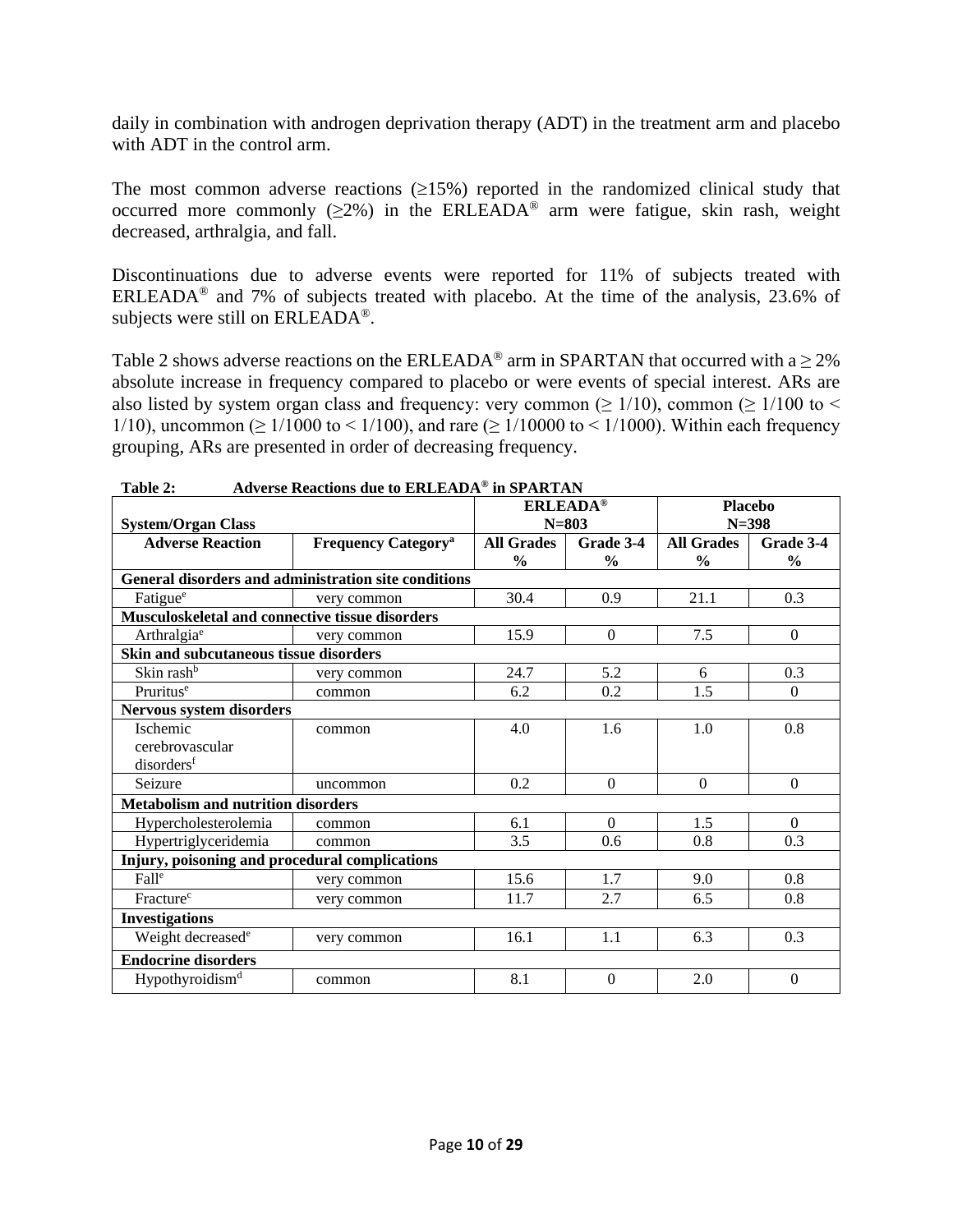- <sup>a</sup> Adverse reaction frequencies presented are based on the placebo-controlled period of the clinical study
- <sup>b</sup> Includes rash, rash maculo-papular, rash generalized, urticaria, rash pruritic, rash macular, conjunctivitis, erythema multiforme, rash papular, skin exfoliation, genital rash, rash erythematous, stomatitis, drug eruption, mouth ulceration, rash pustular, blister, papule, pemphigoid, skin erosion, dermatitis, and rash vesicular
- $\epsilon$  Includes rib fracture, lumbar vertebral fracture, spinal compression fracture, spinal fracture, foot fracture, hip fracture, humerus fracture, thoracic vertebral fracture, upper limb fracture, fractured sacrum, hand fracture, pubis fracture, acetabulum fracture, ankle fracture, compression fracture, costal cartilage fracture, facial bones fracture, lower limb fracture, osteoporotic fracture, wrist fracture, avulsion fracture, fibula fracture, fractured coccyx, pelvic fracture, radius fracture, sternal fracture, stress fracture, traumatic fracture, cervical vertebral fracture, femoral neck fracture, tibia fracture
- <sup>d</sup> Includes hypothyroidism, blood thyroid stimulating hormone increased, thyroxine decreased, autoimmune thyroiditis, thyroxine free decreased, tri-iodothyronine decreased
- <sup>e</sup> Per the Common Terminology Criteria for Adverse Reactions (CTCAE), the highest severity for these events
- is Grade 3  $\frac{1}{f}$  Includes transient ischemic attack, cerebrovascular accident, cerebrovascular disorder, ischemic stroke, carotid arteriosclerosis, carotid artery stenosis, hemiparesis, lacunar infarction, lacunar stroke, thrombotic cerebral infarction, vascular encephalopathy, cerebellar infarction, cerebral infarction, and cerebral ischemia. Addition of adverse reaction was based on data of the final analysis with a median exposure of 32.9 months for ERLEADA® and 11.5 months for placebo

#### *Skin rash*

In the combined data of two randomized, placebo-controlled clinical studies, SPARTAN and TITAN, skin rash associated with ERLEADA® was most commonly described as macular or maculo-papular. Adverse reactions of skin rash were reported for 26% of subjects treated with ERLEADA® versus 8% of subjects treated with placebo. Grade 3 skin rashes (defined as covering  $>$  30% body surface area [BSA]) were reported with ERLEADA<sup>®</sup> treatment (6%) versus placebo (0.5%). There were no reported events of toxic epidermal necrolysis (TEN) or Stevens-Johnson syndrome (SJS) in clinical trials.

The onset of skin rash occurred at a median of 83 days of ERLEADA® treatment and resolved within a median of 78 days from onset of rash for 78% of subjects. Rash was commonly managed with oral antihistamines, topical corticosteroids, and 19% of subjects received systemic corticosteroids. Among subjects with skin rash, dose interruption occurred in 28% and dose reduction occurred in 14% (see *Dosage and Administration – Dose modification*). Of the patients who had dose interruption, 59% experienced recurrence of rash upon reintroduction of ERLEADA®. Skin rash led to ERLEADA® treatment discontinuation in 7% of subjects who experienced skin rash.

#### *Hypothyroidism*

In the combined data of two randomized, placebo-controlled studies, SPARTAN and TITAN, hypothyroidism was reported for 8% of subjects treated with ERLEADA® and 2% of subjects treated with placebo based on assessments of thyroid-stimulating hormone (TSH) every 4 months. There were no grade 3 or 4 adverse reactions. Hypothyroidism occurred in 30% of subjects already receiving thyroid replacement therapy in the ERLEADA® arm and in 3% of subjects in the placebo arm. In subjects not receiving thyroid replacement therapy, hypothyroidism occurred in 7% of subjects treated with ERLEADA<sup>®</sup> and in 2% of subjects treated with placebo. Thyroid replacement therapy, when clinically indicated, should be initiated or dose-adjusted (see *Interactions* - *Effect of ERLEADA® on drug metabolizing enzymes*).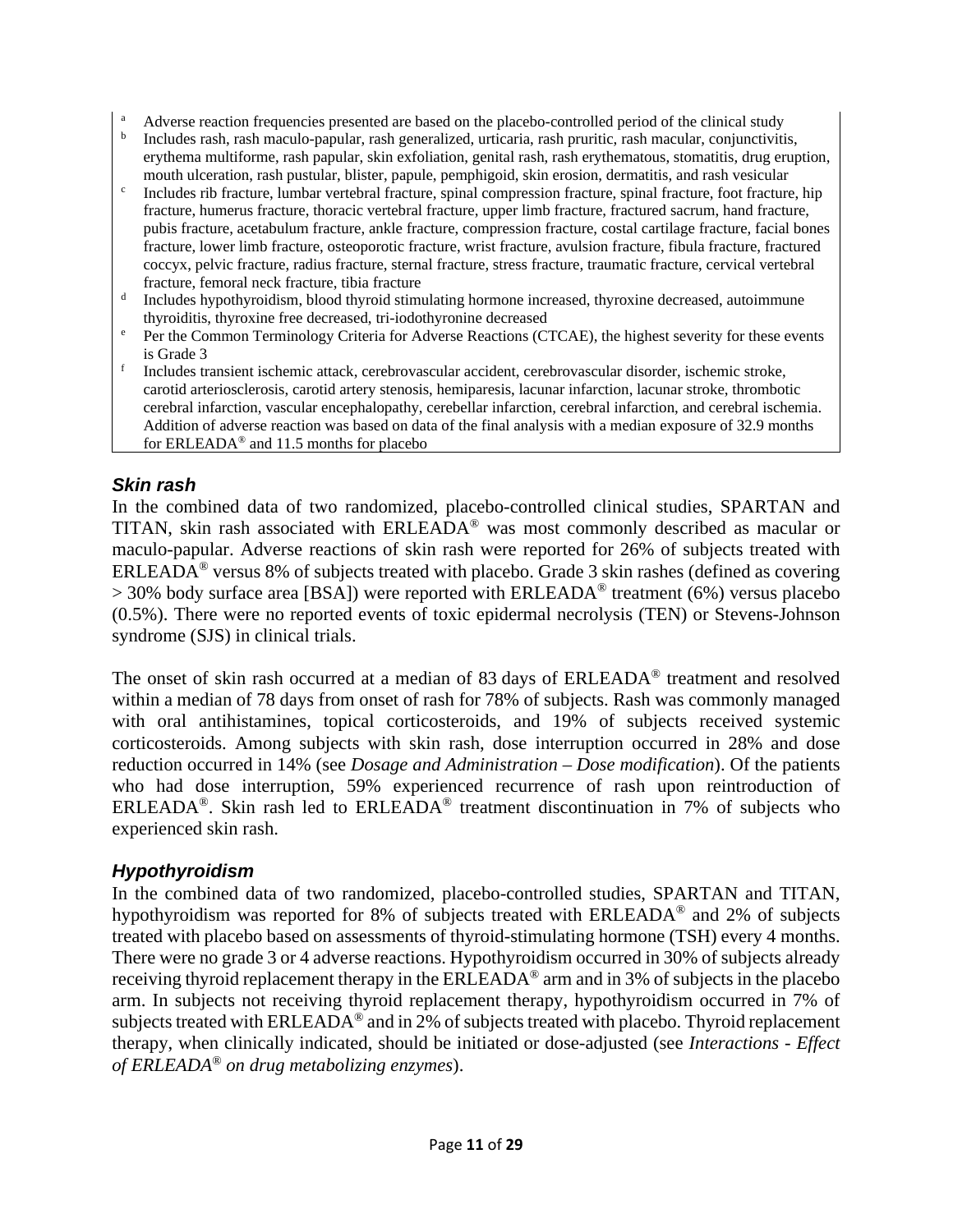#### *Postmarketing data*

In addition to the adverse reactions reported during clinical studies and listed above, the following adverse reactions have been reported during postmarketing experience (Table 3). Because these reactions were reported voluntarily from a population of uncertain size, it is not always possible to reliably estimate their frequency or establish a causal relationship to drug exposure. In the table, the frequencies are provided according to the following convention:

| Very common | $\geq$ 1/10 ( $\geq$ 10%)                               |
|-------------|---------------------------------------------------------|
| Common      | $\geq$ 1/100 and < 1/10 ( $\geq$ 1% and < 10%)          |
| Uncommon    | $\geq$ 1/1000 and < 1/100 ( $\geq$ 0.1% and < 1%)       |
| Rare        | $\geq$ 1/10000 and < 1/1000 ( $\geq$ 0.01 and < 0.1%)   |
| Very rare   | $< 1/10000$ , including isolated reports ( $< 0.01\%$ ) |
| Not known   | Cannot be estimated from the available data             |

In Table 3, adverse reactions are presented by frequency category based on spontaneous reporting rates, when known.

| Table 3:<br><b>Adverse Reactions Identified During Postmarketing Experience with Apalutamide</b>                     |                                     |  |  |  |
|----------------------------------------------------------------------------------------------------------------------|-------------------------------------|--|--|--|
| <b>System Organ Class</b><br><b>Frequency Category Estimated from Spontaneous</b>                                    |                                     |  |  |  |
| <b>Adverse Reaction</b>                                                                                              | <b>Reporting Rates</b> <sup>b</sup> |  |  |  |
| <b>Metabolism and nutrition disorders</b>                                                                            |                                     |  |  |  |
| Decreased appetite                                                                                                   | Uncommon                            |  |  |  |
| Respiratory, thoracic and mediastinal disorders                                                                      |                                     |  |  |  |
| Interstitial lung disease <sup>a</sup>                                                                               | Not known                           |  |  |  |
| Skin and subcutaneous tissue disorders                                                                               |                                     |  |  |  |
| Stevens-Johnson<br>syndrome/Toxic epidermal                                                                          | Rare                                |  |  |  |
| necrolysis <sup>a</sup>                                                                                              |                                     |  |  |  |
| <sup>a</sup> The adverse reaction was not identified from clinical trials                                            |                                     |  |  |  |
| <sup>b</sup> Postmarketing spontaneous reporting rates were based on estimated exposure of person-years of treatment |                                     |  |  |  |

## **Overdose**

There is no known specific antidote for apalutamide overdose. No dose-limiting toxicities were observed at 480 mg daily (double the recommended daily dose).

It is advisable to contact a poison control center to obtain the latest recommendations for the management of an overdose.

#### **Treatment**

In the event of an overdose, stop ERLEADA®, undertake general supportive measures until clinical toxicity has been diminished or resolved.

### **PHARMACOLOGICAL PROPERTIES Pharmacodynamic Properties**

Pharmacotherapeutic group: anti-androgens, ATC code: L02BB05 apalutamide

#### **Mechanism of action**

Apalutamide is an orally administered, selective Androgen Receptor (AR) inhibitor that binds directly to the ligand-binding domain of the AR. Apalutamide prevents AR nuclear translocation,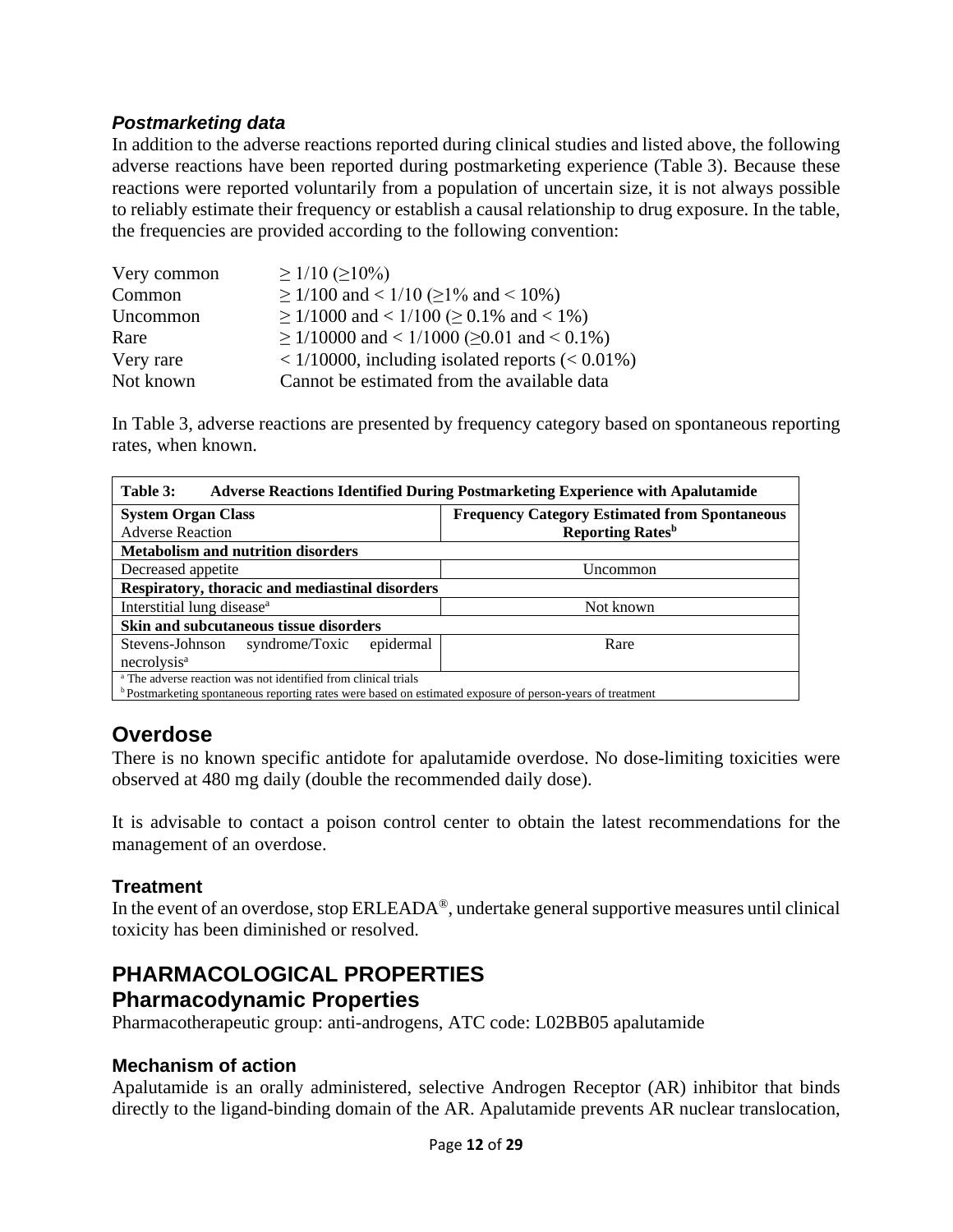inhibits DNA binding, impedes AR-mediated transcription, and lacks androgen receptor agonist activity in preclinical studies. In mouse models of prostate cancer, apalutamide administration causes decreased tumor cell proliferation and increased apoptosis leading to potent antitumor activity. A major metabolite, N-desmethyl apalutamide, exhibited one-third the *in vitro* activity of apalutamide.

### **Pharmacodynamic effects**

### *Effect on QT/QTc interval and cardiac electrophysiology*

The effect of apalutamide 240 mg once daily on the QTc interval was assessed in an open-label, uncontrolled, multi-center, single-arm dedicated QT study in 45 subjects with CRPC. The maximum mean QTcF change from baseline was 12.4 ms (2-sided 90% upper CI: 16.0 ms). An exposure-QT analysis suggested a concentration-dependent increase in QTcF for apalutamide and its active metabolite.

#### **Clinical studies**

The efficacy of ERLEADA<sup>®</sup> was established in two randomized placebo-controlled multicenter Phase 3 clinical studies of subjects with mCSPC (TITAN) or nmCRPC (SPARTAN). All subjects in these studies received concomitant GnRH analog or had prior bilateral orchiectomy.

### *TITAN: Metastatic Castration-sensitive Prostate Cancer (mCSPC)*

TITAN was a randomized, double-blind, placebo-controlled, multinational, multicenter clinical trial in which 1052 subjects with mCSPC were randomized (1:1) to receive either ERLEADA<sup>®</sup> orally at a dose of 240 mg once daily ( $N = 525$ ) or placebo once daily ( $N = 527$ ). All subjects in the TITAN trial received concomitant GnRH analog or had prior bilateral orchiectomy. Subjects were stratified by Gleason score at diagnosis, prior docetaxel use, and region of the world. Subjects with both high- and low-volume mCSPC were eligible for the study.

The following patient demographics and baseline disease characteristics were balanced between the treatment arms. The median age was 68 years (range 43-94) and 23% of subjects were 75 years of age or older. The racial distribution was 68% Caucasian, 22% Asian, and 2% Black. Sixty-three percent (63%) of subjects had high-volume disease and 37% had low-volume disease. Sixteen percent (16%) of subjects had prior surgery, radiotherapy of the prostate or both. A majority of subjects had a Gleason score of 7 or higher (92%). Sixty-eight percent (68%) of subjects received prior treatment with a first-generation anti-androgen in the non-metastatic setting. All subjects except one in the placebo group, had an Eastern Cooperative Oncology Group Performance Status (ECOG PS) score of 0 or 1 at study entry. Among the subjects who discontinued study treatment  $(N = 271$  for placebo and  $N = 170$  for ERLEADA<sup>®</sup>), the most common reason for discontinuation in both arms was disease progression. A greater proportion (73%) of subjects treated with placebo received subsequent anti-cancer therapy compared to subjects treated with ERLEADA<sup>®</sup> (54%).

The major efficacy outcome measures of the study were overall survival (OS) and radiographic progression-free survival (rPFS). Efficacy results of TITAN are summarized in Table 4 and Figures 2 and 3.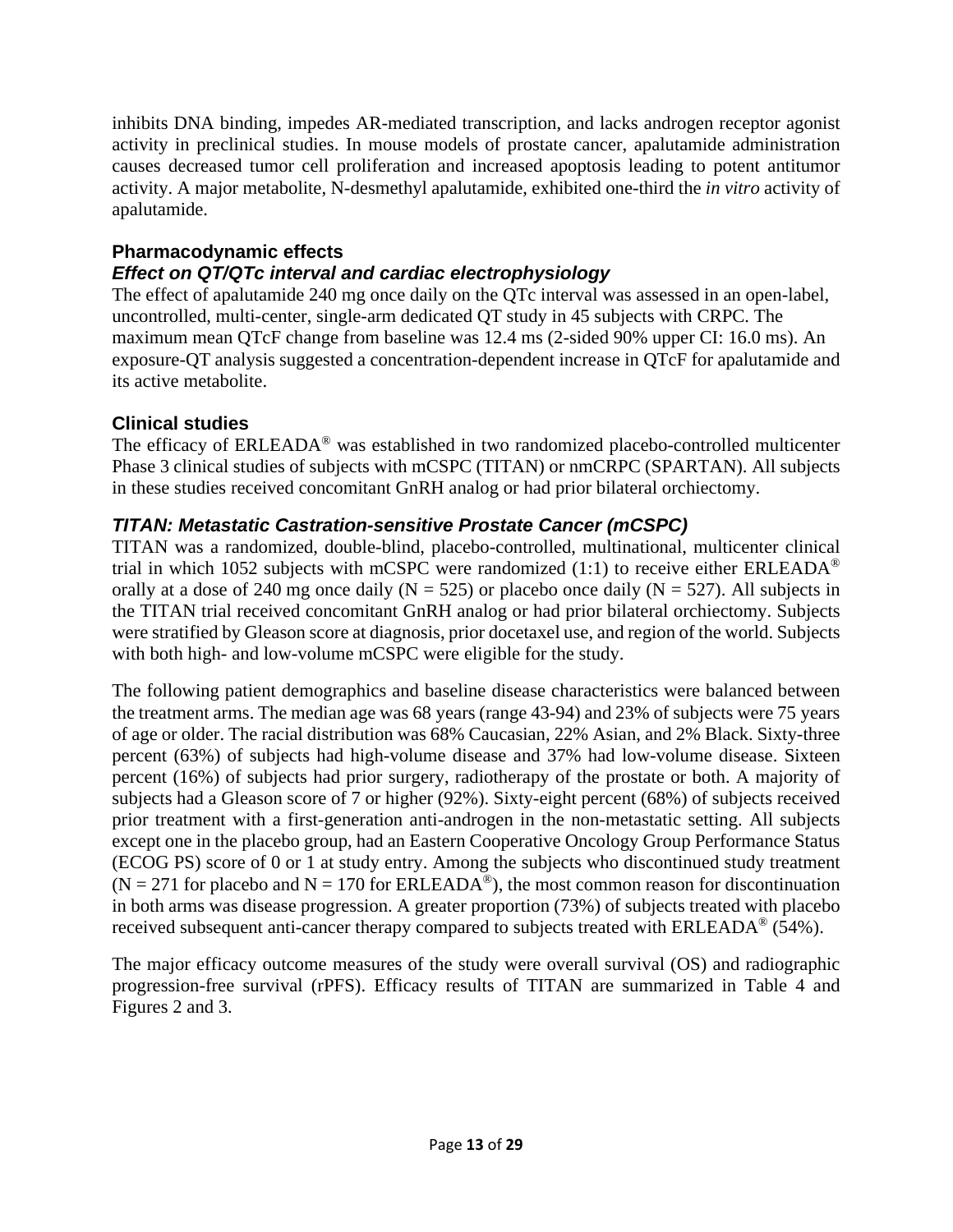| Table 4: | Summary of Efficacy Results - Intent-to-treat mCSPC Population (TITAN) |
|----------|------------------------------------------------------------------------|
|----------|------------------------------------------------------------------------|

| <b>ERLEADA®</b><br>$N = 525$ | <b>Placebo</b><br>$N = 527$ |
|------------------------------|-----------------------------|
|                              |                             |
| 83 (16%)                     | 117 (22%)                   |
| $NE$ (NE, NE)                | $NE$ (NE, NE)               |
| 0.671(0.507, 0.890)          |                             |
| 0.0053                       |                             |
|                              |                             |
| 134 (26%)                    | 231 (44%)                   |
| $NE$ (NE, NE)                | 22.08 (18.46, 32.92)        |
| 0.484(0.391, 0.600)          |                             |
| < .0001                      |                             |
|                              |                             |

<sup>a</sup> Hazard ratio is from stratified proportional hazards model. Hazard ratio <1 favors active treatment.

<sup>b</sup> p-value is from the log-rank test stratified by Gleason score at diagnosis (≤7 vs. >7), Region (NA/EU vs. Other Countries) and Prior docetaxel use (Yes vs. No).

NE=Not Estimable

A statistically significant improvement in OS and rPFS was demonstrated in subjects randomized to receive ERLEADA<sup>®</sup> compared with subjects randomized to receive placebo. Consistent improvement was observed across patient subgroups including high- or low-volume disease, prior docetaxel use (yes or no), age (< 65, ≥65, or ≥75 years old), baseline PSA above median (yes or no), and number of bone lesions  $(\leq 10 \text{ or } >10)$ .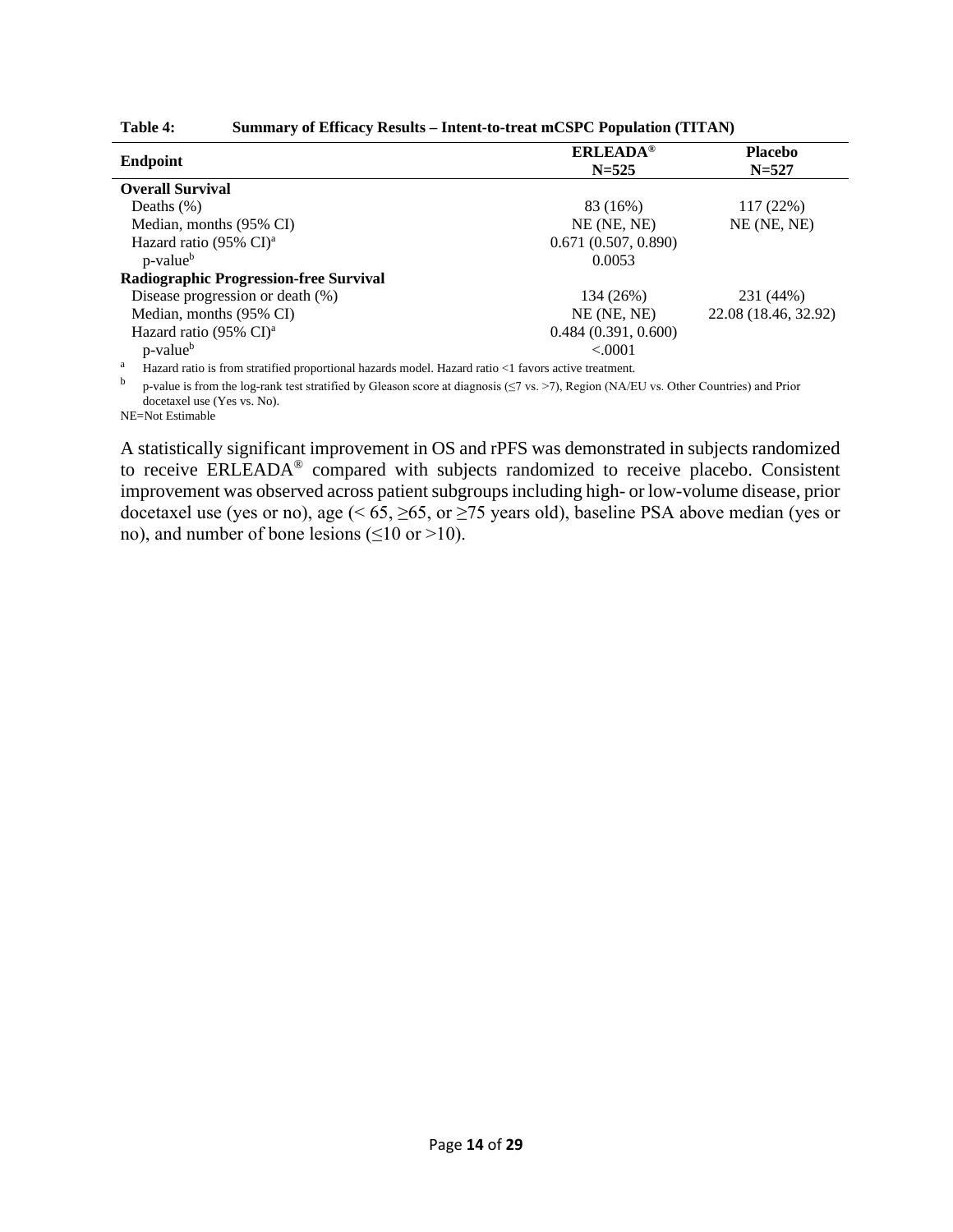

**Figure 2: Kaplan-Meier Plot of Overall Survival (OS); Intent-to-treat mCSPC Population (TITAN)**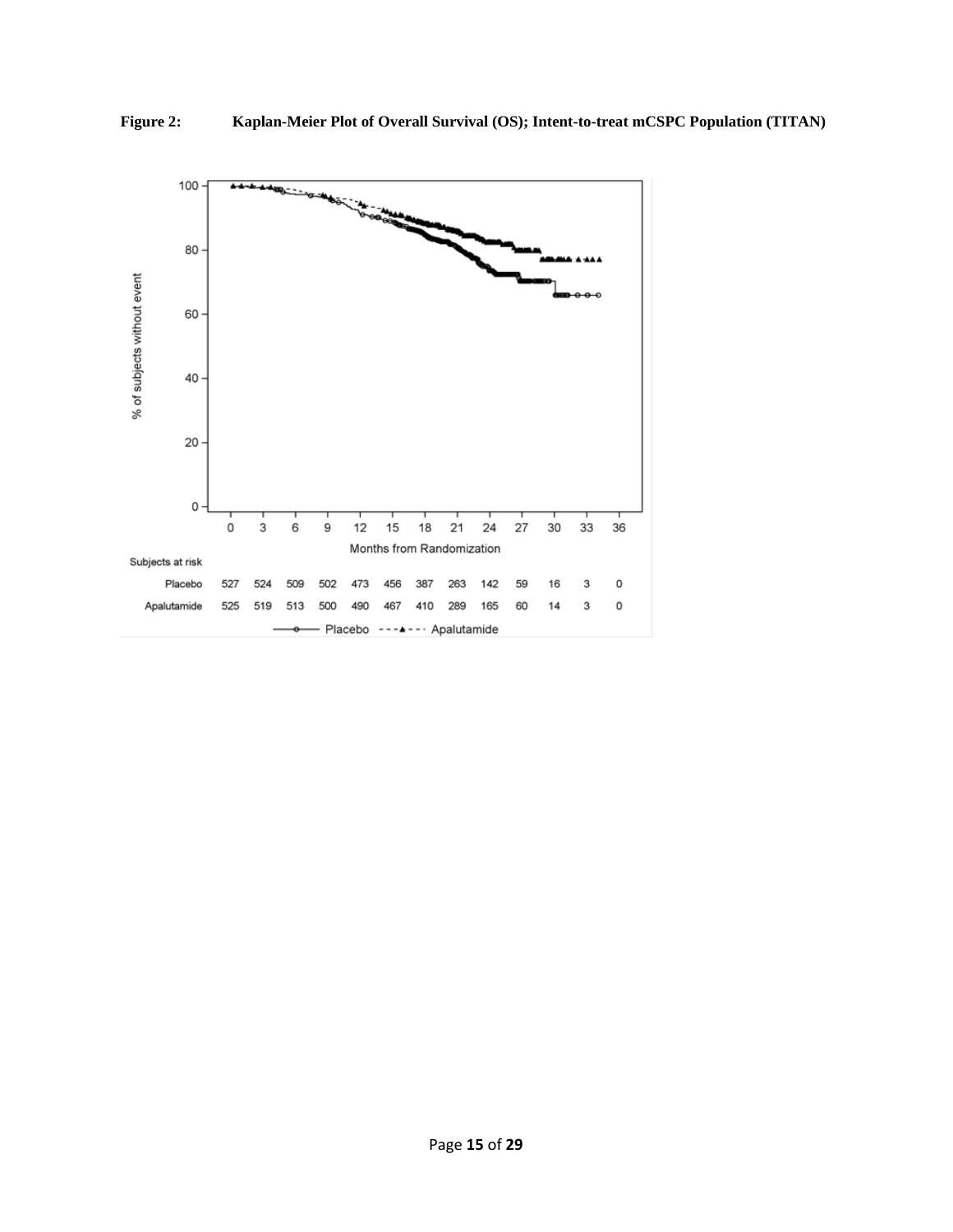

**Figure 3: Kaplan-Meier Plot of Radiographic Progression-Free Survival (rPFS); Intent-to-treat mCSPC Population (TITAN)**

Treatment with ERLEADA® statistically significantly delayed the initiation of cytotoxic chemotherapy (HR = 0.391, CI = 0.274, 0.558;  $p < 0.0001$ ), resulting in a 61% reduction of risk for subjects in the treatment arm compared to the placebo arm.

Functional outcomes, as measured by the FACT-P, showed no difference between the ERLEADA® and placebo arms. There was no significant FACT-P total score change from baseline within the ERLEADA<sup>®</sup> treatment arm (cycle 25, LS Means 0.50) and no differences compared to placebo ( $p=0.24$ ).

#### *SPARTAN: Non-metastatic, Castration-resistant Prostate Cancer (nmCRPC)*

A total of 1207 subjects with nm-CRPC were randomized 2:1 to receive either ERLEADA® orally at a dose of 240 mg once daily in combination with ADT (medical castration or surgical castration) or placebo with ADT in a multicenter, double-blind, clinical trial (SPARTAN). Subjects enrolled had a Prostate Specific Antigen (PSA) Doubling Time (PSADT)  $\leq$  10 months. All subjects who were not surgically castrated received ADT continuously throughout the study. Seventy-three percent (73%) of subjects received prior treatment with a first-generation anti-androgen; 69% of subjects received bicalutamide and 10% of subjects received flutamide. Systemic corticosteroids were not allowed at study entry. PSA results were blinded and were not used for treatment discontinuation. Subjects randomized to either arm were to continue treatment until disease progression defined by blinded central imaging review (BICR), initiation of new treatment, unacceptable toxicity or withdrawal. Upon development of distant metastatic disease, subjects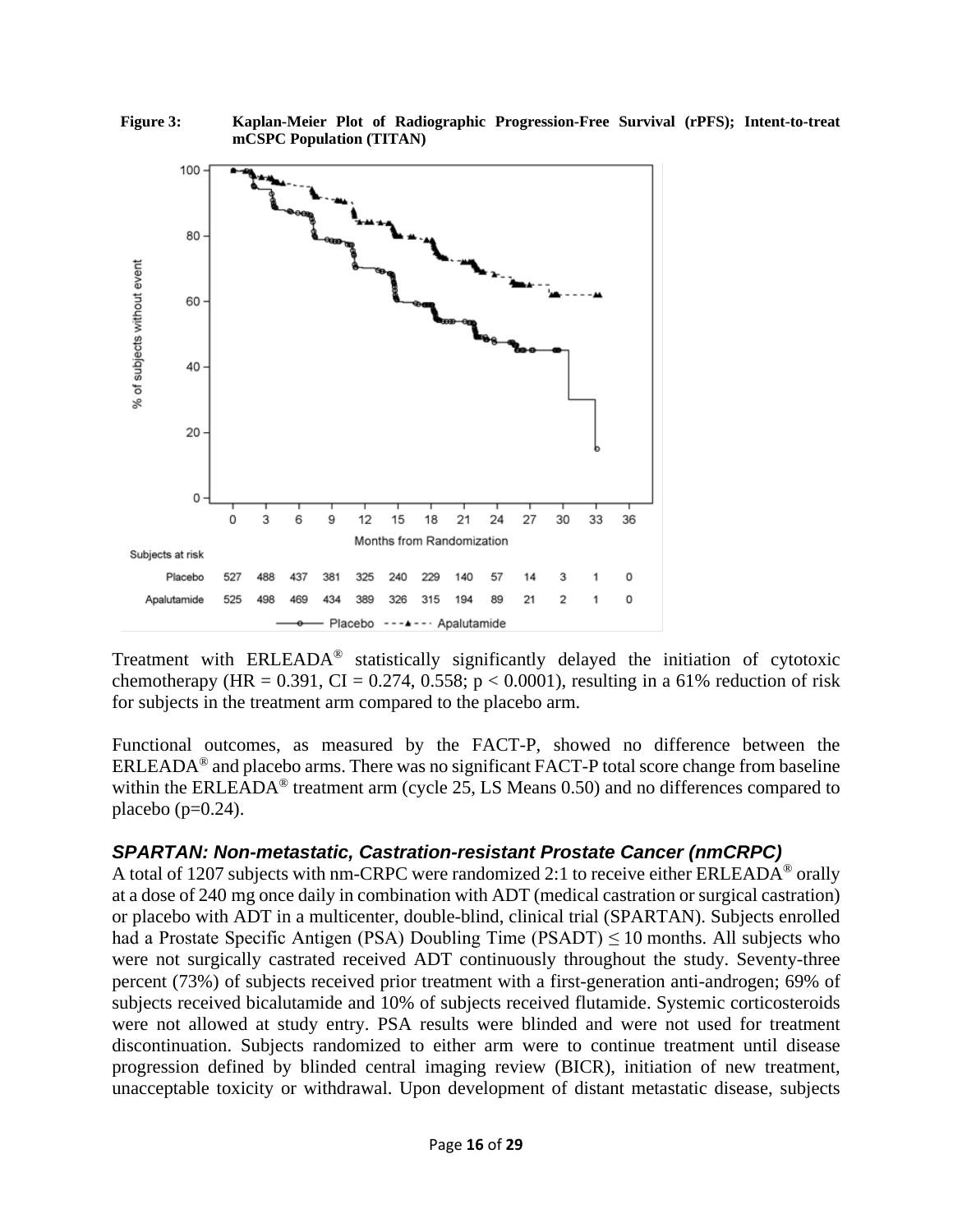were offered ZYTIGA as an option for the first subsequent treatment after study treatment discontinuation.

The following patient demographics and baseline disease characteristics were balanced between the treatment arms. The median age was 74 years (range 48-97) and 26% of subjects were 80 years of age or older. The racial distribution was 66% Caucasian, 5.6% Black, 12% Asian, and 0.2% Other. Seventy-seven percent (77%) of subjects in both treatment arms had prior surgery or radiotherapy of the prostate. A majority of subjects had a Gleason score of 7 or higher (81%). Fifteen percent (15%) of subjects had  $\langle 2 \rangle$  cm pelvic lymph nodes at study entry. All subjects enrolled were confirmed to be non-metastatic by blinded central imaging review and had an Eastern Cooperative Oncology Group Performance Status (ECOG PS) performance status score of 0 or 1 at study entry.

Metastasis-free survival (MFS) is defined as the time from randomization to the time of first evidence of BICR-confirmed bone or soft tissue distant metastasis or death due to any cause, whichever occurred first. Treatment with ERLEADA<sup>®</sup> significantly improved MFS. ERLEADA<sup>®</sup> decreased the risk of distant metastasis or death by 72%. The median MFS for ERLEADA® was 41 months and was 16 months for placebo (see *Figures 4* and *5*).

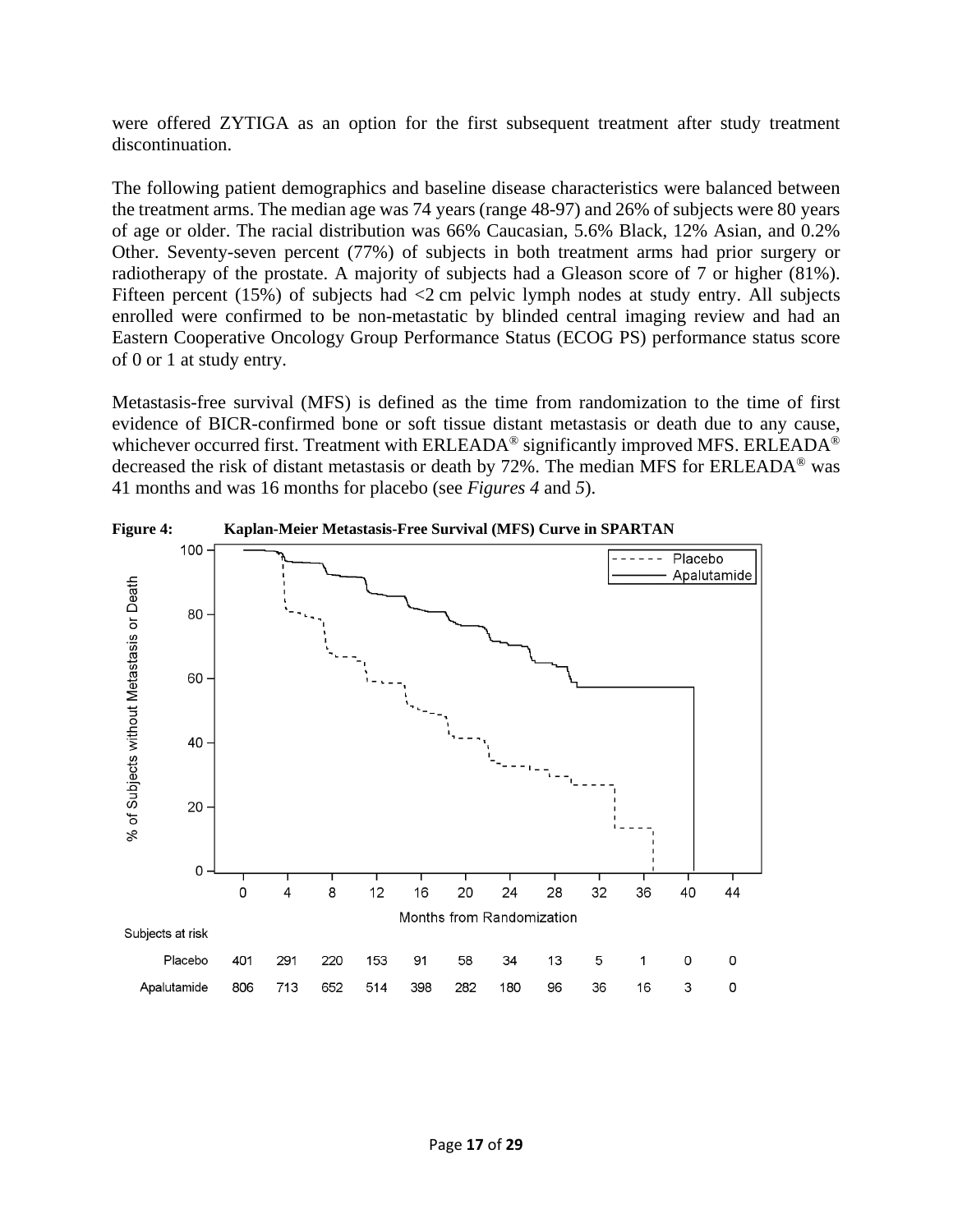|                            |                    |      | Median (month)      |                       |         |                  | Events/N            |         |
|----------------------------|--------------------|------|---------------------|-----------------------|---------|------------------|---------------------|---------|
| Variable                   | Subgroup           |      | Placebo Apalutamide |                       |         | HR 95% C.I.      | Placebo Apalutamide |         |
| All subjects               | All                | 16.2 | 40.5                | ЮН                    |         | 0.30(0.24, 0.36) | 194/401             | 184/806 |
| Age                        | <65 years          | 7.3  | <b>NE</b>           |                       |         | 0.14(0.08, 0.27) | 25/43               | 19/106  |
|                            | 65-<75 years       | 14.6 | <b>NE</b>           |                       |         | 0.25(0.18, 0.34) | 88/169              | 75/307  |
|                            | >=75 years         | 18.5 | 40.5                | ⊢⊷⊣                   |         | 0.42(0.31, 0.56) | 81/189              | 90/393  |
| Race                       | White              | 14.6 | 40.5                | ⊢                     |         | 0.26(0.21, 0.34) | 143/276             | 121/524 |
|                            | Black              | 36.8 | 25.8                |                       |         | 0.63(0.23, 1.72) | 6/20                | 11/48   |
|                            | Asian              | 18.5 | <b>NE</b>           |                       |         | 0.33(0.16, 0.67) | 18/47               | 14/93   |
|                            | Others             | 18.4 | 30                  |                       |         | 0.40(0.24, 0.65) | 27/58               | 38/141  |
| Region                     | North America      | 15.7 | 40.5                | ⊢⊷⊣                   |         | 0.30(0.21, 0.42) | 67/134              | 70/285  |
|                            | Europe             | 14.8 | <b>NE</b>           | ⊢⊷⊣                   |         | 0.29(0.22, 0.39) | 101/204             | 93/395  |
|                            | Rest of the world  | 18.5 | <b>NE</b>           |                       |         | 0.30(0.17, 0.54) | 26/63               | 21/126  |
| Prior hormonal therapy no. | $\mathbf{1}$       | 16.6 | <b>NE</b>           |                       |         | 0.34(0.21, 0.53) | 38/84               | 35/156  |
|                            | $>=2$              | 16.2 | 40.5                | ЮН                    |         | 0.29(0.23, 0.36) | 156/316             | 148/645 |
| Baseline ECOG value        | 0                  | 15.7 | 40.5                | ⊢                     |         | 0.27(0.21, 0.34) | 150/311             | 133/623 |
|                            |                    | 18.4 | 27.8                |                       |         | 0.40(0.27, 0.60) | 44/89               | 51/183  |
| Baseline PSA value         | At or below median | 18.5 | <b>NE</b>           | ⊢⊷⊣                   |         | 0.27(0.19, 0.37) | 83/198              | 62/406  |
|                            | Above median       | 12.5 | 30                  | $\vdash\bullet\vdash$ |         | 0.30(0.23, 0.39) | 111/203             | 122/400 |
| PSA doubling time          | $<=6$ months       | 14.6 | 40.5                | ⊢                     |         | 0.29(0.23, 0.36) | 149/284             | 147/576 |
|                            | >6 months          | 22.8 | <b>NE</b>           | ⊢⊷⊣                   |         | 0.30(0.20, 0.47) | 45/117              | 37/230  |
| Bone-sparing agent         | Yes                | 22   | <b>NE</b>           |                       |         | 0.38(0.19, 0.76) | 16/39               | 18/82   |
|                            | No                 | 14.8 | 40.5                | ⊢                     |         | 0.29(0.23, 0.36) | 178/362             | 166/724 |
| Loco-regional disease      | N <sub>0</sub>     | 18.3 | 40.5                | ⊢                     |         | 0.33(0.26, 0.41) | 155/336             | 153/673 |
|                            | N <sub>1</sub>     | 10.8 | <b>NE</b>           |                       |         | 0.15(0.09, 0.25) | 39/65               | 31/133  |
|                            |                    |      |                     | 0.1<br>1              | ᠇<br>10 |                  |                     |         |

#### **Figure 5: Metastasis-free Survival by Subgroups in SPARTAN**

− All subjects = Intent-to Treat population

− The non-stratified analysis is presented in Figure 5

Subjects treated with ERLEADA<sup>®</sup> and ADT showed significant improvement over those treated with ADT alone for the following secondary endpoints of time to metastasis (TTM), progressionfree survival (PFS), and time to symptomatic progression. In addition, overall survival (OS) and time to initiation of cytotoxic chemotherapy were also significantly improved (see *Table 5* for Interim Analysis and *Table 6* for Final Analysis).

| Table 5:                                     | Summary of Efficacy Analysis (SPARTAN) at Interim Analysis <sup>a</sup> |                                                          |                                            |  |
|----------------------------------------------|-------------------------------------------------------------------------|----------------------------------------------------------|--------------------------------------------|--|
| <b>Endpoint</b>                              | <b>ERLEADA®</b><br>$(N=806)$<br><b>Median</b> (months)                  | <b>Placebo</b><br>$(N=401)$<br><b>Median</b><br>(months) | <b>HR (95% CI)</b><br>p value <sup>b</sup> |  |
| Metastasis Free Survival (MFS) <sup>c</sup>  | 40.5                                                                    | 16.2                                                     | $0.28(0.23-0.35)$<br>< 0.0001              |  |
| Time to Metastasis $(TTM)^c$                 | 40.5                                                                    | 16.6                                                     | $0.27(0.22-0.34)$<br>< 0.0001              |  |
| Progression-free Survival (PFS) <sup>c</sup> | 40.5                                                                    | 14.7                                                     | $0.29(0.24-0.36)$<br>< 0.0001              |  |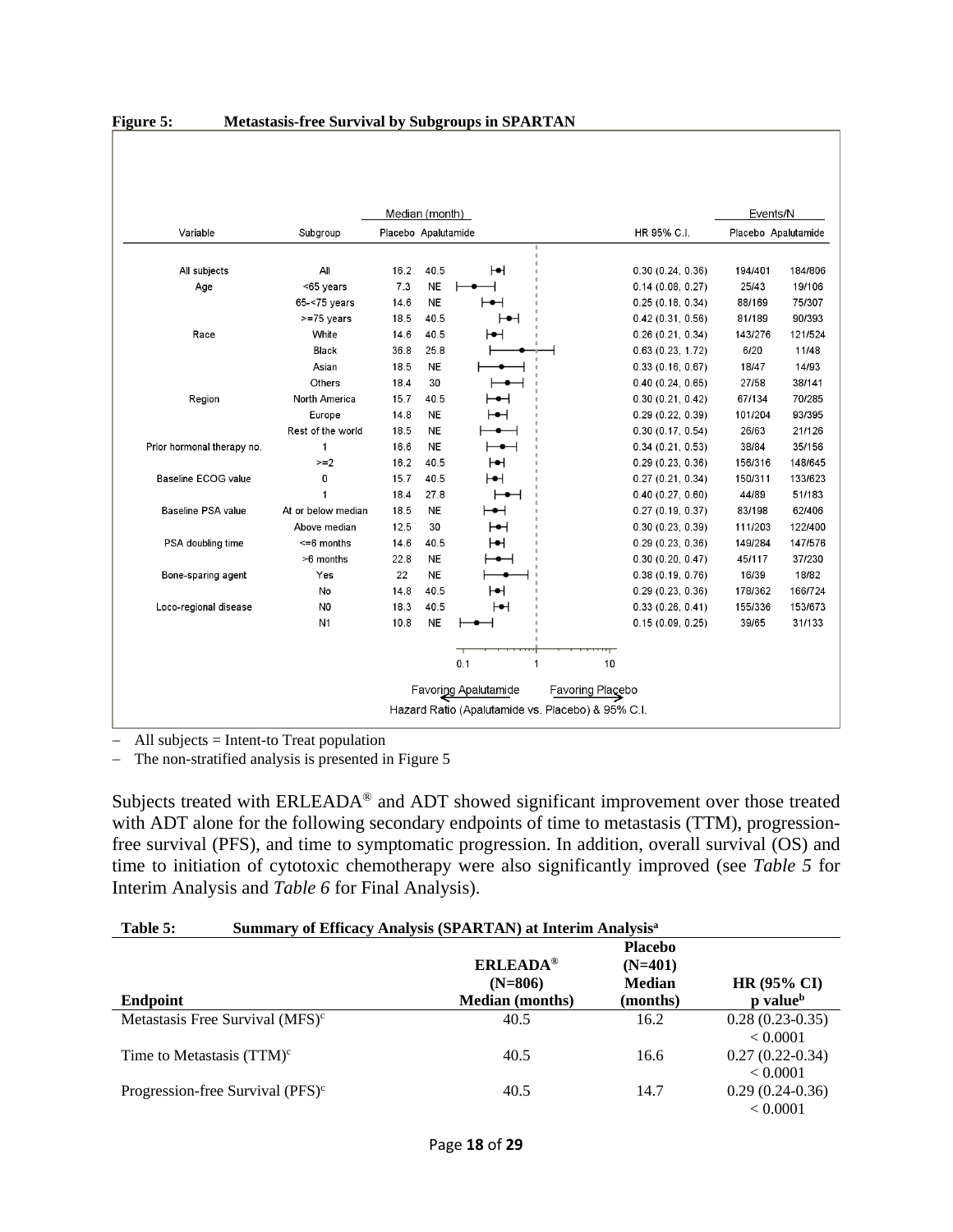| Time to Symptomatic Progression              | NR | NR        | $0.45(0.32-0.63)$<br>$< 0.0001$ <sup>d</sup> |
|----------------------------------------------|----|-----------|----------------------------------------------|
| Overall Survival (OS)                        | NR | 39.0      | $0.70(0.47-1.04)$<br>0.0742                  |
| Time to Initiation of Cytotoxic Chemotherapy | NR | <b>NR</b> | $0.44(0.29-0.66)$<br>< 0.0001                |

 $NR = Not reached$ 

<sup>a</sup> Median follow-up time of 20.3 months<br>  $\frac{b}{a}$  n value from stratified log-rank test

 $\frac{b}{c}$  p value from stratified log-rank test

<sup>c</sup> Assessed by BICR and unchanged for final analysis<br><sup>d</sup> Actual p value – 0.00000356; hence, OBF-type effic

Actual p value – 0.00000356; hence, OBF-type efficacy boundary of 0.00008 is crossed in the interim analysis for Symptomatic Progression

#### **Table 6: Summary of Efficacy Analysis (SPARTAN) at Final Analysisa**

| <b>Endpoint</b>                              | <b>ERLEADA®</b><br>$(N=806)$<br><b>Median</b> (months) | <b>Placebo</b><br>$(N=401)$<br><b>Median</b><br>(months) | <b>HR (95% CI)</b><br>p value <sup>b</sup>   |
|----------------------------------------------|--------------------------------------------------------|----------------------------------------------------------|----------------------------------------------|
| Overall Survival (OS)                        | 73.9                                                   | 59.9                                                     | $0.78(0.64-0.96)$                            |
|                                              |                                                        |                                                          | 0.0161                                       |
| Time to Symptomatic Progression              | NR                                                     | NR.                                                      | $0.57(0.44-0.73)$<br>$< 0.0001$ <sup>c</sup> |
| Time to Initiation of Cytotoxic Chemotherapy | NR                                                     | NR.                                                      | $0.63(0.49-0.81)$                            |
|                                              |                                                        |                                                          | 0.0002                                       |

 $NR = Not reached$ 

<sup>a</sup> Median follow-up time of 52.0 months<br>  $\frac{b}{a}$  n value from stratified log-rank test

b p value from stratified log-rank test<br>c Actual p value – 0.00000356 at the f

Actual p value  $-0.00000356$  at the first interim analysis; hence, OBF-type efficacy boundary of 0.00008 is crossed for Symptomatic Progression

At the interim analysis, treatment with ERLEADA® significantly decreased the risk of symptomatic progression by 55% compared with placebo (see *Table 5* and *Figure 6*). The final analysis corroborated that treatment with ERLEADA® decreased the risk of symptomatic progression by 43% compared with placebo (see *Table 6* and *Figure 7*).

#### **Figure 6: Kaplan-Meier Plot of Time to Symptomatic Progression; Intent-to-treat Population in SPARTAN at Interim Analysis**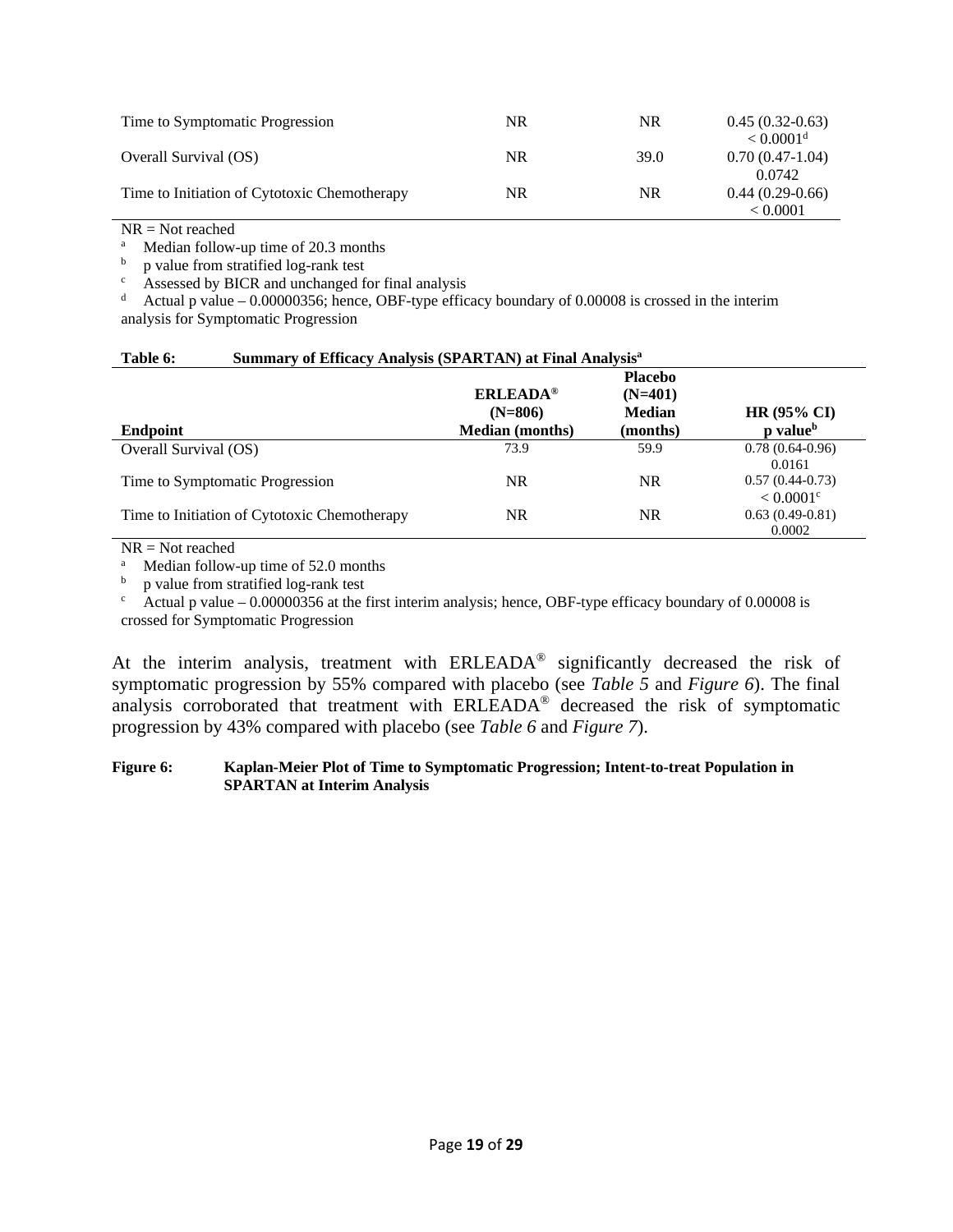

**Figure 7: Kaplan-Meier Plot of Time to Symptomatic Progression; Intent-to-treat Population in SPARTAN at Final Analysis**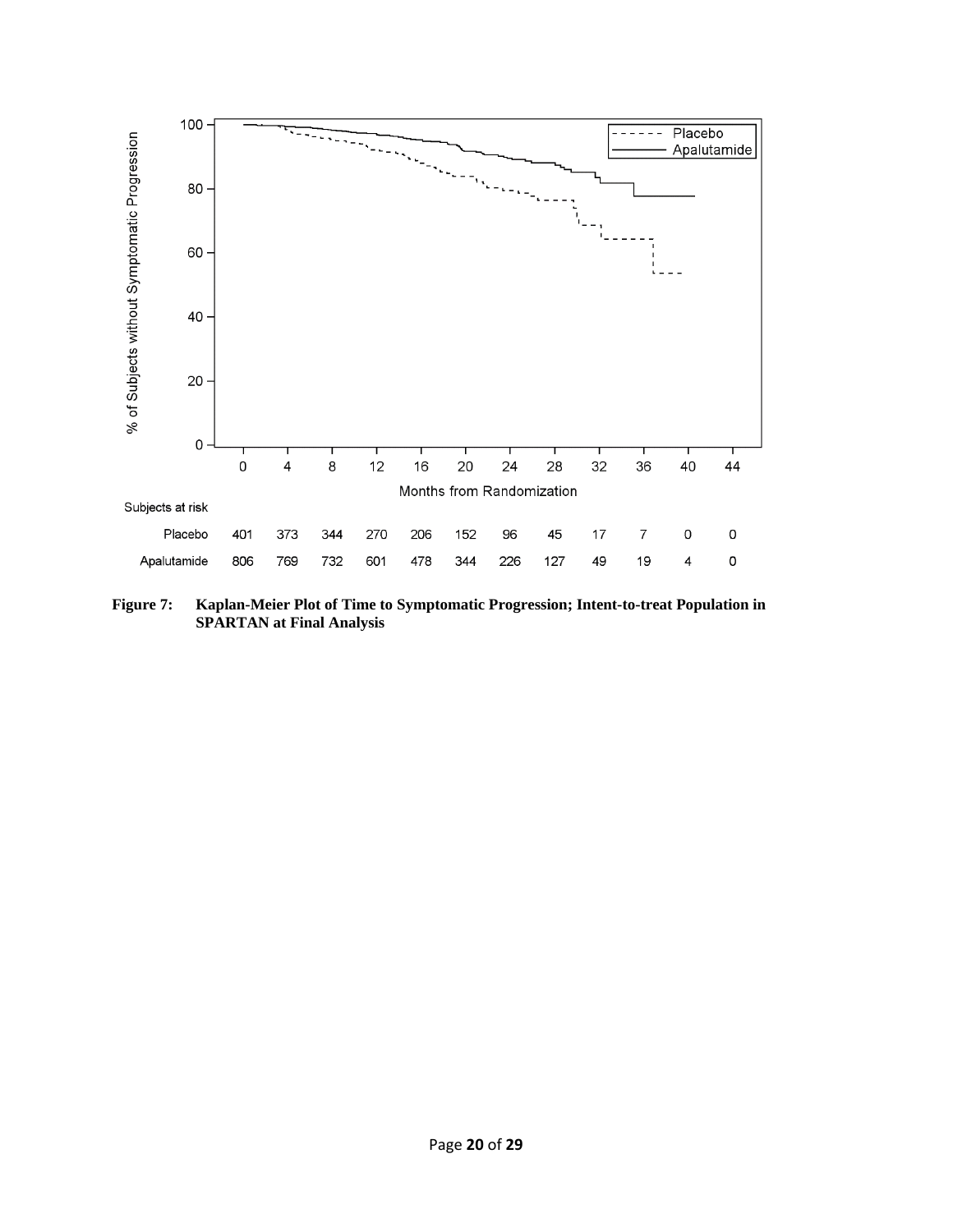

At the interim analysis, with median follow-up time of 20.3 months, 62 (7.7%) subjects in the ERLEADA<sup>®</sup> arm died compared to 42 (10.5%) subjects in the placebo arm. The median survival for the ERLEADA® arm was not reached compared to 39.03 months with a 95% CI of (39.03, NE) for the placebo arm. Statistical significance was not reached in overall survival at the pre-specified interim analysis. At the final analysis, with median follow-up time of 52.0 months, results showed that treatment with ERLEADA® significantly decreased the risk of death by 22% compared with placebo (HR=0.784; 95% CI: 0.643, 0.956; 2-sided p=0.0161). The median OS was 73.9 months for the ERLEADA® arm and 59.9 months for the placebo arm. The pre-specified alpha boundary (p≤0.046) for this final analysis was crossed and statistical significance was achieved.

#### **Figure 8: Kaplan-Meier Plot of Time to Overall Survival (OS); Intent-to-treat Population in SPARTAN at Final Analysis**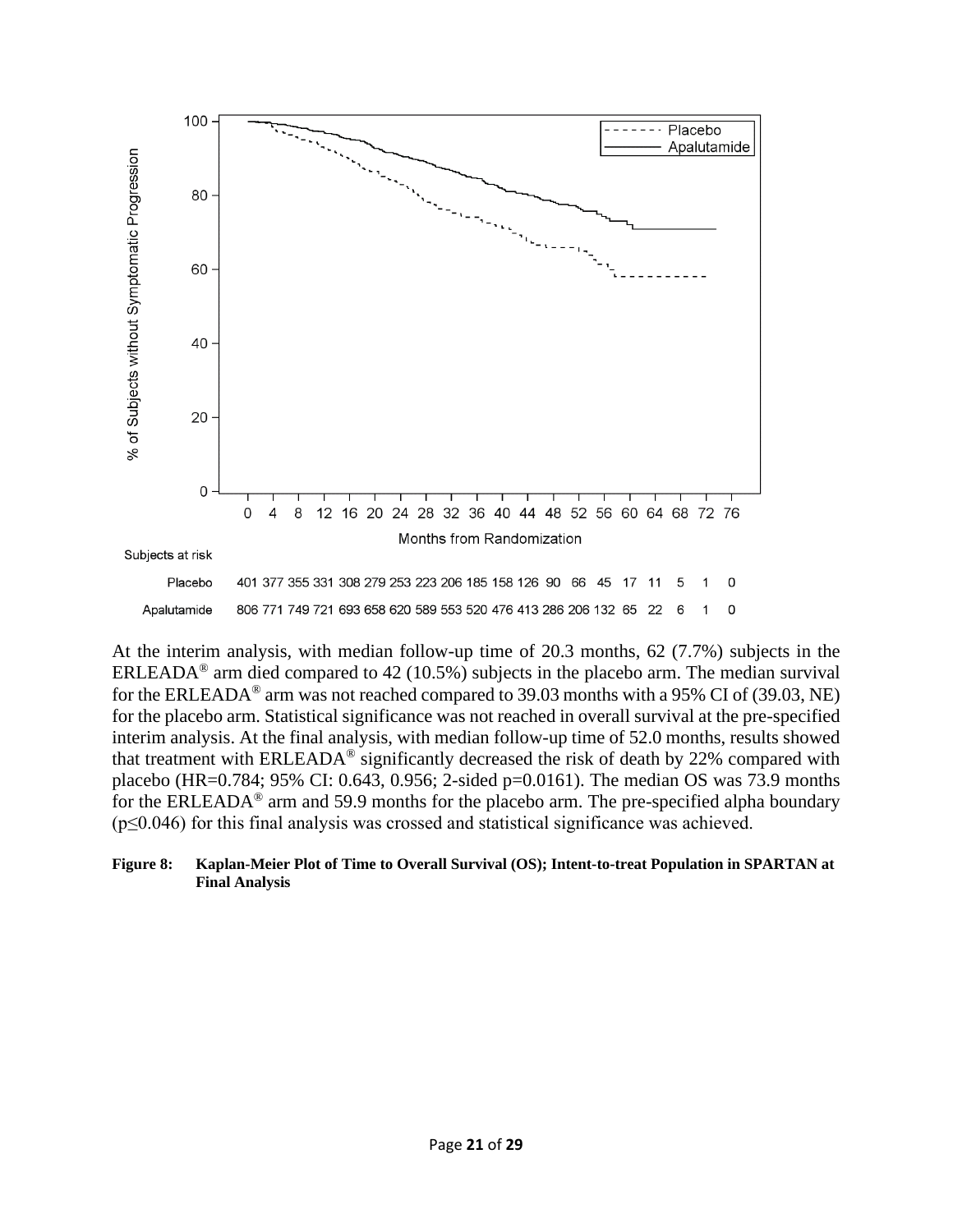

At the final analysis, treatment with ERLEADA® significantly decreased the risk of initiating cytotoxic chemotherapy by 37% compared with placebo (HR=0.629; 95% CI: 0.489, 0.808; p=0.0002) demonstrating statistically significant improvement for ERLEADA® versus placebo. The median time to the initiation of cytotoxic chemotherapy was not reached for either treatment arm.

#### **Figure 9: Kaplan-Meier Plot of Time to Initiation of Cytotoxic Chemotherapy: Intent-to-treat Population in SPARTAN at Final Analysis**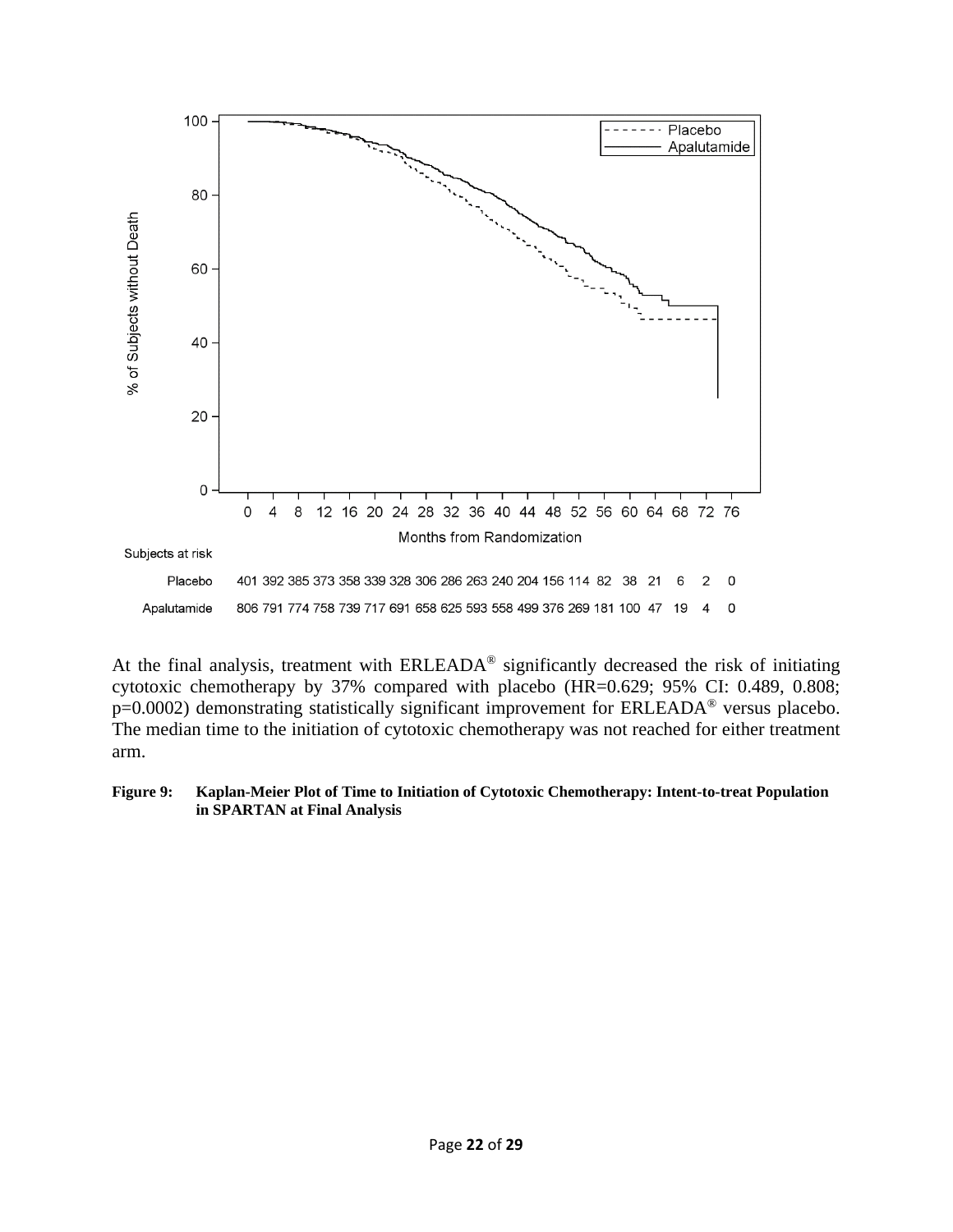

If eligible and without evidence of disease progression, subjects treated with placebo were given the opportunity to cross-over to treatment with ERLEADA® at time of unblinding. After unblinding, 19% of the randomized placebo population crossed over to ERLEADA®. Of all the randomized subjects, a greater proportion of subjects in the placebo arm received subsequent therapy (285/401, 71%) compared with the ERLEADA<sup>®</sup> arm (386/806, 48%).

At the interim analysis, post-progression survival (PFS-2, defined as the time to death or disease progression by PSA, radiographic, or symptomatic progression on or after first subsequent therapy) was longer for subjects treated with ERLEADA® compared to those treated with placebo (HR=0.489; 95% CI: 0.361, 0.662; p<0.0001). Final analysis of PFS-2 confirmed a 44% reduction in risk of PFS-2 with ERLEADA<sup>®</sup> versus placebo (HR=0.565; 95% CI: 0.471, 0.677; p<0.0001).

#### **Figure 10: Kaplan-Meier Plot of Second Progression-Free Survival (PFS-2); Intent-to-treat Population in SPARTAN at Final Analysis**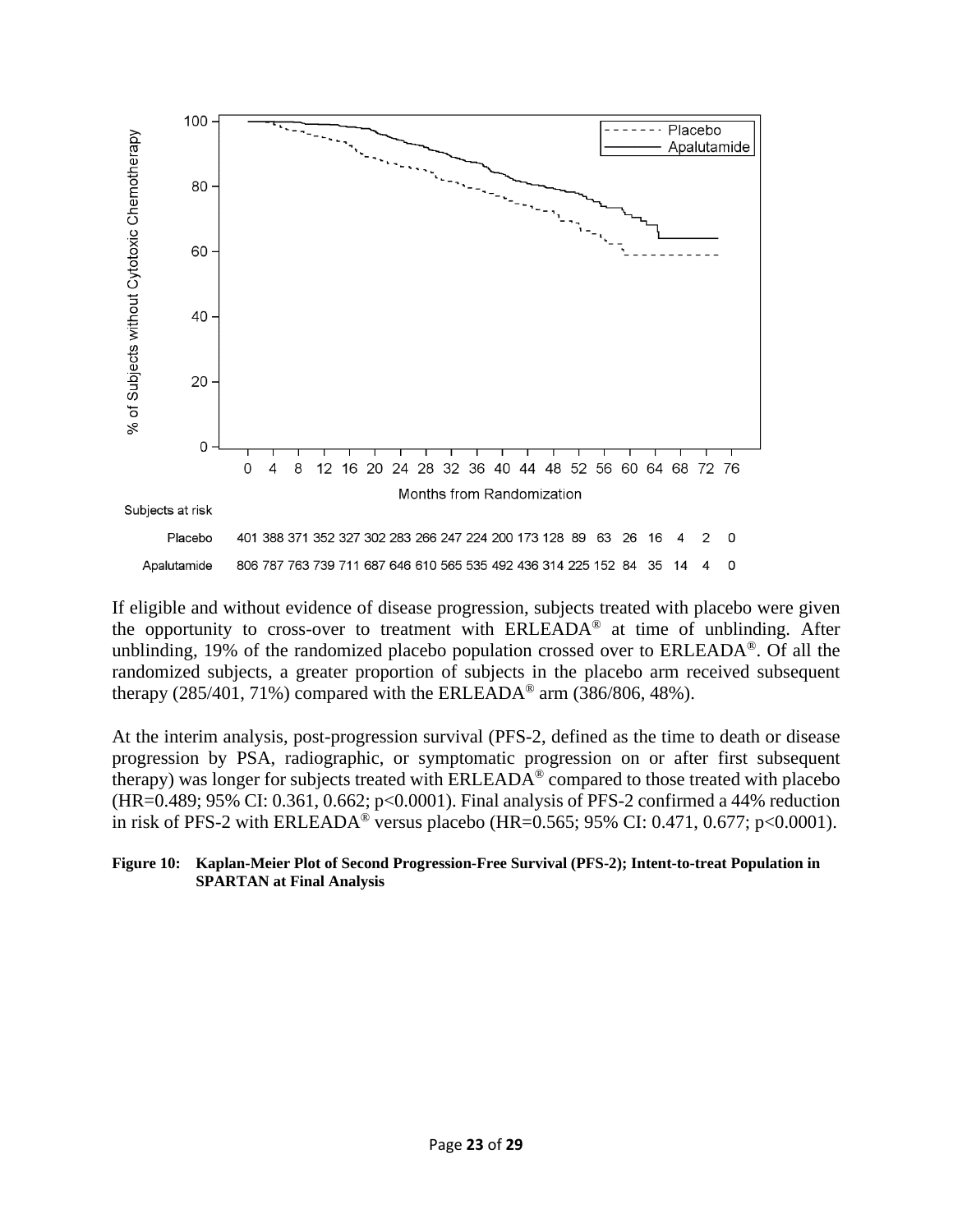

There were no detrimental effects to overall health-related quality of life with the addition of  $ERLEADA<sup>®</sup>$  to ADT and a small but not clinically meaningful difference in change from baseline in favor of ERLEADA® observed in the analysis of the Functional Assessment of Cancer Therapy-Prostate (FACT-P) total score and subscales.

## **Pharmacokinetic Properties**

Following repeat once-daily dosing, apalutamide exposure (C<sub>max</sub> and area under the concentration curve [AUC]) increased in a dose-proportional manner across the dose range of 30 to 480 mg. Following administration of 240 mg once daily, apalutamide steady state was achieved after 4 weeks and the mean accumulation ratio was approximately 5-fold relative to a single dose. At steady-state, mean (CV%)  $C_{\text{max}}$  and AUC values for apalutamide were 6  $\mu$ g/mL (28%) and 100 µg.h/mL (32%), respectively. Daily fluctuations in apalutamide plasma concentrations were low, with mean peak-to-trough ratio of 1.63. An increase in apparent clearance (CL/F) was observed with repeat dosing, likely due to induction of apalutamide's own metabolism.

At steady-state, the mean (CV%) C<sub>max</sub> and AUC values for the major active metabolite, N-desmethyl apalutamide, were 5.9 µg/mL (18%) and 124 µg.h/mL (19%), respectively. N-desmethyl apalutamide is characterized by a flat concentration-time profile at steady-state with a mean peak-to-trough ratio of 1.27. Mean (CV%) AUC metabolite/parent drug ratio for N-desmethyl apalutamide following repeat-dose administration was about 1.3 (21%). Based on systemic exposure, relative potency, and pharmacokinetic properties, N-desmethyl apalutamide likely contributed to the clinical activity of apalutamide.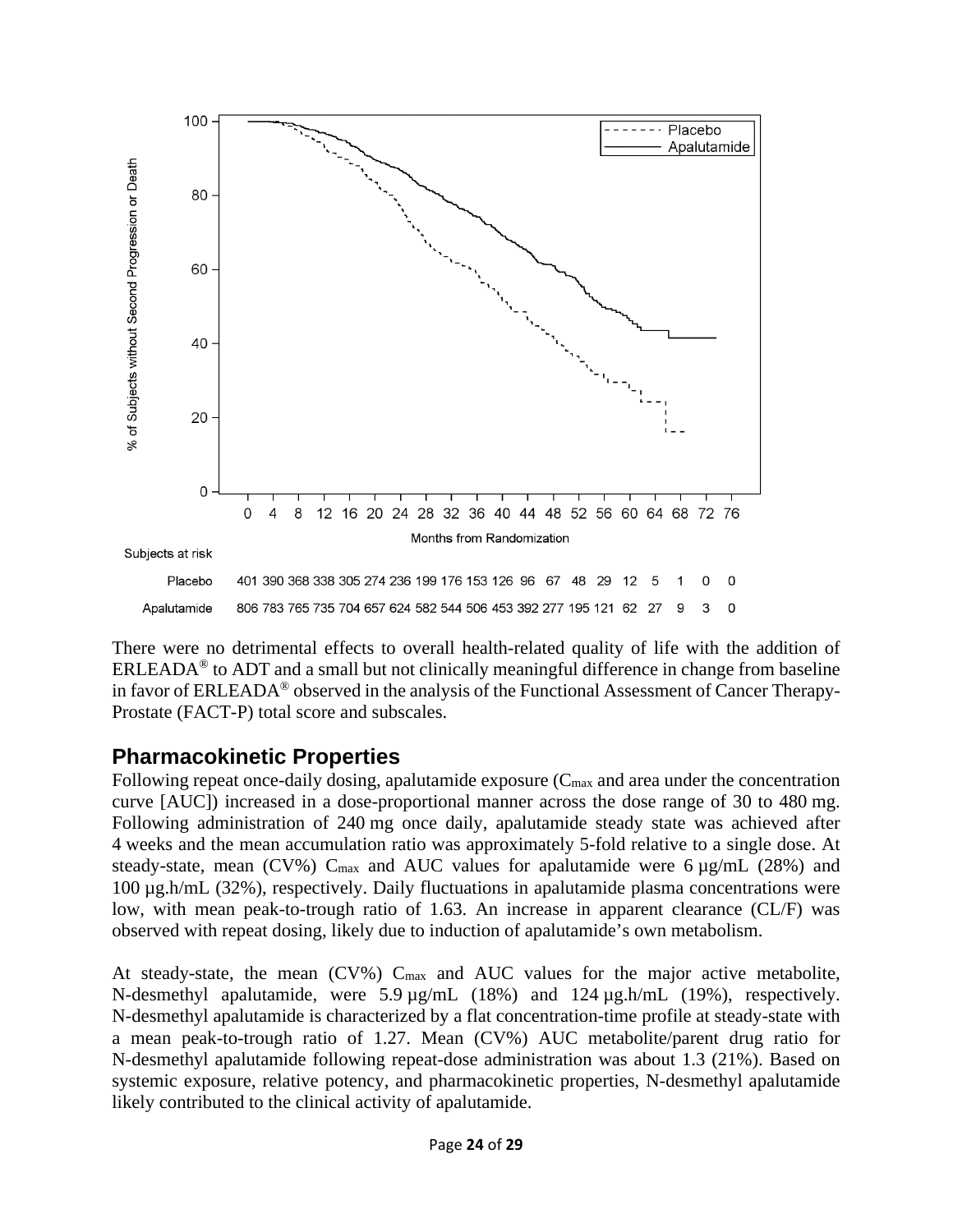### **Absorption**

After oral administration, median time to achieve peak plasma concentration  $(t_{\text{max}})$  was 2 hours (range: 1 to 5 hours). Mean absolute oral bioavailability is approximately 100%, indicating that apalutamide is completely absorbed after oral administration.

Administration of apalutamide to healthy subjects under fasting conditions and with a high-fat meal resulted in no clinically relevant changes in C<sub>max</sub> and AUC. Median time to reach t<sub>max</sub> was delayed about 2 hours with food (see *Figure 11*) (see *Dosage and Administration*).

Following oral administration of 4x60 mg apalutamide tablets dispersed in applesauce, C<sub>max</sub> and AUC were 28% and 5% higher, respectively, when compared to administration of 4 intact 60 mg tablets under fasting condition (see *Dosage and Administration*).

#### **Distribution**

The mean apparent volume of distribution at steady-state of apalutamide is about 276 L. The volume of distribution of apalutamide is greater than the volume of total body water, indicative of extensive extravascular distribution.

Apalutamide and N-desmethyl apalutamide are 96% and 95% bound to plasma proteins, respectively, and mainly bind to serum albumin with no concentration dependency.

#### **Metabolism**

Following single oral administration of  ${}^{14}$ C-labeled apalutamide 240 mg, apalutamide, the active metabolite, N-desmethyl apalutamide, and an inactive carboxylic acid metabolite accounted for the majority of the  $^{14}$ C-radioactivity in plasma, representing 45%, 44%, and 3%, respectively, of the total  $^{14}$ C-AUC.

Metabolism is the main route of elimination of apalutamide. It is metabolized primarily by CYP2C8 and CYP3A4 to form N-desmethyl apalutamide. Apalutamide and N-desmethyl apalutamide are further metabolized to form the inactive carboxylic acid metabolite by carboxylesterase. The contribution of CYP2C8 and CYP3A4 in the metabolism of apalutamide is estimated to be 58% and 13% following single dose but changes to 40% and 37%, respectively at steady-state.

#### **Elimination**

Apalutamide, mainly in the form of metabolites, is eliminated primarily via urine. Following a single oral administration of radiolabeled apalutamide, 89% of the radioactivity was recovered up to 70 days post-dose: 65% was recovered in urine (1.2% of dose as unchanged apalutamide and 2.7% as N-desmethyl apalutamide) and 24% was recovered in feces (1.5% of dose as unchanged apalutamide and 2% as N-desmethyl apalutamide).

The CL/F of apalutamide is 1.3 L/h after single dosing and increases to 2.0 L/h at steady-state after once-daily dosing. The mean effective half-life for apalutamide in subjects is about 3 days at steady-state.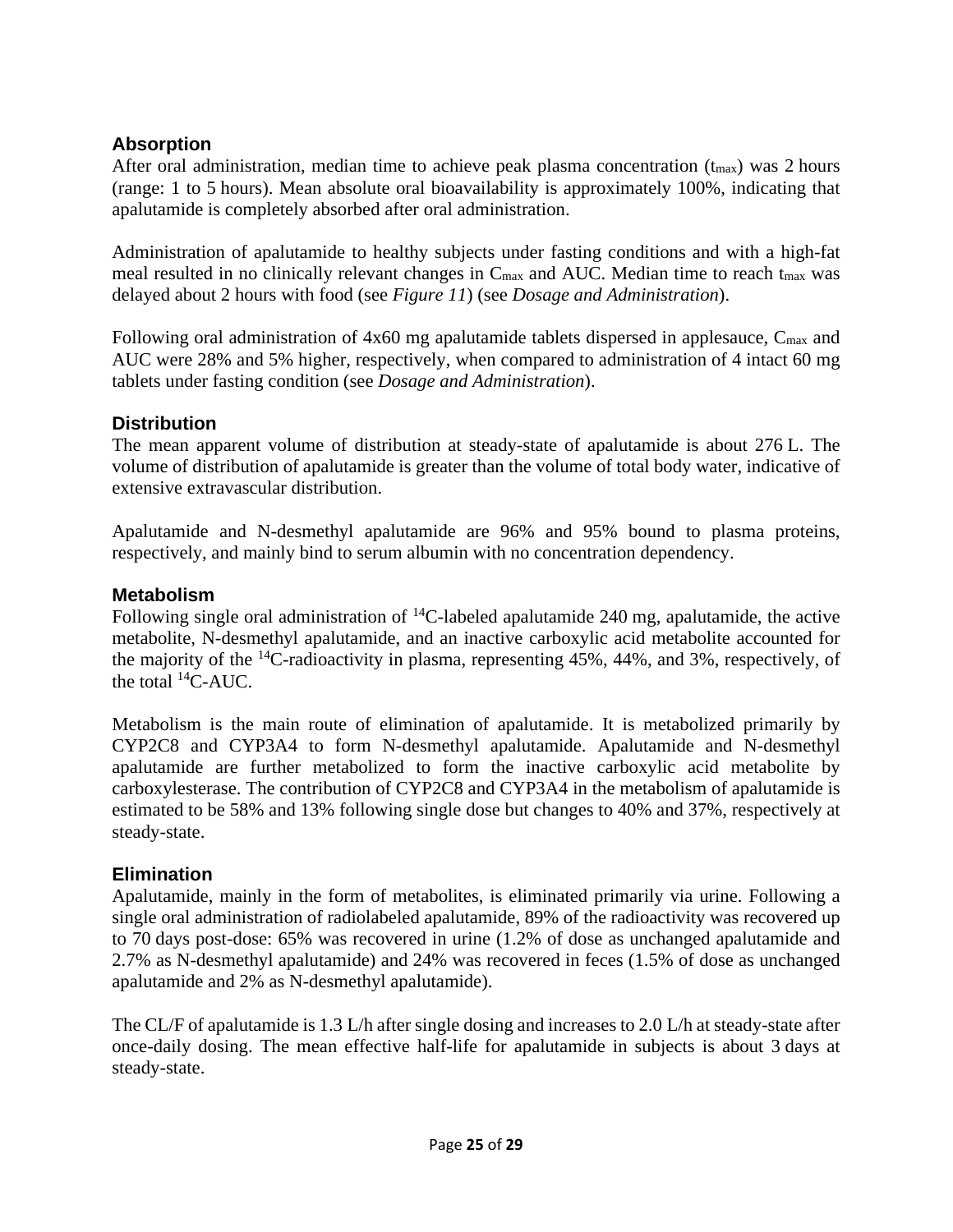#### **Special populations**

The effects of renal impairment, hepatic impairment, age, race, and other extrinsic factors on the pharmacokinetics of apalutamide are summarized in Figure 11.

| Population Characteristics PK <sup>a</sup> |                    | <b>Ratio and</b><br>90% Confidence Interval | <b>Recommendation<sup>8</sup></b> |
|--------------------------------------------|--------------------|---------------------------------------------|-----------------------------------|
| Renal Impairment <sup>b</sup>              |                    |                                             |                                   |
| Mild-                                      | Cmax               |                                             | No dose adjustment                |
|                                            | <b>AUC</b>         |                                             |                                   |
| Moderate <sup>c</sup> -                    | Cmax<br><b>AUC</b> | W                                           | No dose adjustment                |
| Hepatic Impairment <sup>d</sup>            |                    |                                             |                                   |
| Mild <sup>e</sup>                          | Cmax               |                                             | No dose adjustment                |
|                                            | <b>AUC</b>         |                                             |                                   |
| Moderate-                                  | Cmax               |                                             | No dose adjustment                |
|                                            | <b>AUC</b>         |                                             |                                   |
| Age (years)                                |                    |                                             |                                   |
| < 65                                       | Cmax               |                                             | No dose adjustment                |
|                                            | <b>AUC</b>         |                                             |                                   |
| >75                                        | Cmax               |                                             | No dose adjustment                |
|                                            | <b>AUC</b>         |                                             |                                   |
| <b>Race</b>                                |                    |                                             |                                   |
| Black-                                     | Cmax<br><b>AUC</b> |                                             | No dose adjustment                |
| Asian (non-Japanese) -                     | Cmax               |                                             | No dose adjustment                |
|                                            | <b>AUC</b>         |                                             |                                   |
| Japanese-                                  | Cmax               | ю                                           | No dose adjustment                |
|                                            | <b>AUC</b>         | юн                                          |                                   |
| Strong CYP2C8 Inhibitor                    |                    |                                             |                                   |
| Gemfibrozil 600mg BID <sup>T</sup>         | Cmax               |                                             | No initial dose adjustment        |
|                                            | <b>AUC</b>         |                                             |                                   |
| Strong CYP3A4 Inhibitor                    |                    |                                             |                                   |
| Ketoconazole 400mg QD <sup>T</sup>         | Cmax               |                                             | No initial dose adjustment        |
|                                            | <b>AUC</b>         |                                             |                                   |
| CYP3A4/CYP2C8 Inducer                      |                    |                                             |                                   |
| Rifampin 600mg QD <sup>T</sup>             | Cmax               |                                             | No dose adjustment                |
|                                            | <b>AUC</b>         |                                             |                                   |
| <b>Food Effect</b>                         |                    |                                             |                                   |
| High-fat meal-                             | Cmax               |                                             | Take with or without food         |
|                                            | <b>AUC</b>         |                                             |                                   |
|                                            | 0.0                | 1.5<br>2.0<br>0.5<br>1.0<br>2.5             | 3.0                               |
|                                            |                    | Change relative to reference                |                                   |

**Figure 11: Effects of Intrinsic/Extrinsic Factors and Other Medications on ERLEADA®**

- <sup>a</sup> Pharmacokinetic (PK) parameters ( $C_{\text{max}}$  and AUC) are for apalutamide, except in the drug interaction studies, where they are for active moieties (i.e., unbound apalutamide + potency adjusted unbound Ndesmethyl apalutamide)
- <sup>b</sup> Degree of renal impairment was determined based on eGFR using the modification of diet in renal disease (MDRD) study equation; normal  $(≥90$  mL/min/1.73m<sup>2</sup>), mild  $(60-89$  mL/min/1.73m<sup>2</sup>), moderate (30-59 mL/min/1.73m<sup>2</sup>)
- − <sup>c</sup> Data included 2 subjects with severe renal impairment (≤29 mL/min/1.73m<sup>2</sup>)
- − <sup>d</sup> Degree of hepatic impairment was determined based on Child-Pugh classification; mild (Child-Pugh A), moderate (Child-Pugh B)
- − <sup>e</sup> A population PK analysis demonstrated that mild hepatic impairment (based on the National Cancer Institute criteria) does not influence the exposure of apalutamide
- $f$  Effects on steady-state PK of active moieties based on simulations
- − g See Dosage and Administration, Special Populations and Interactions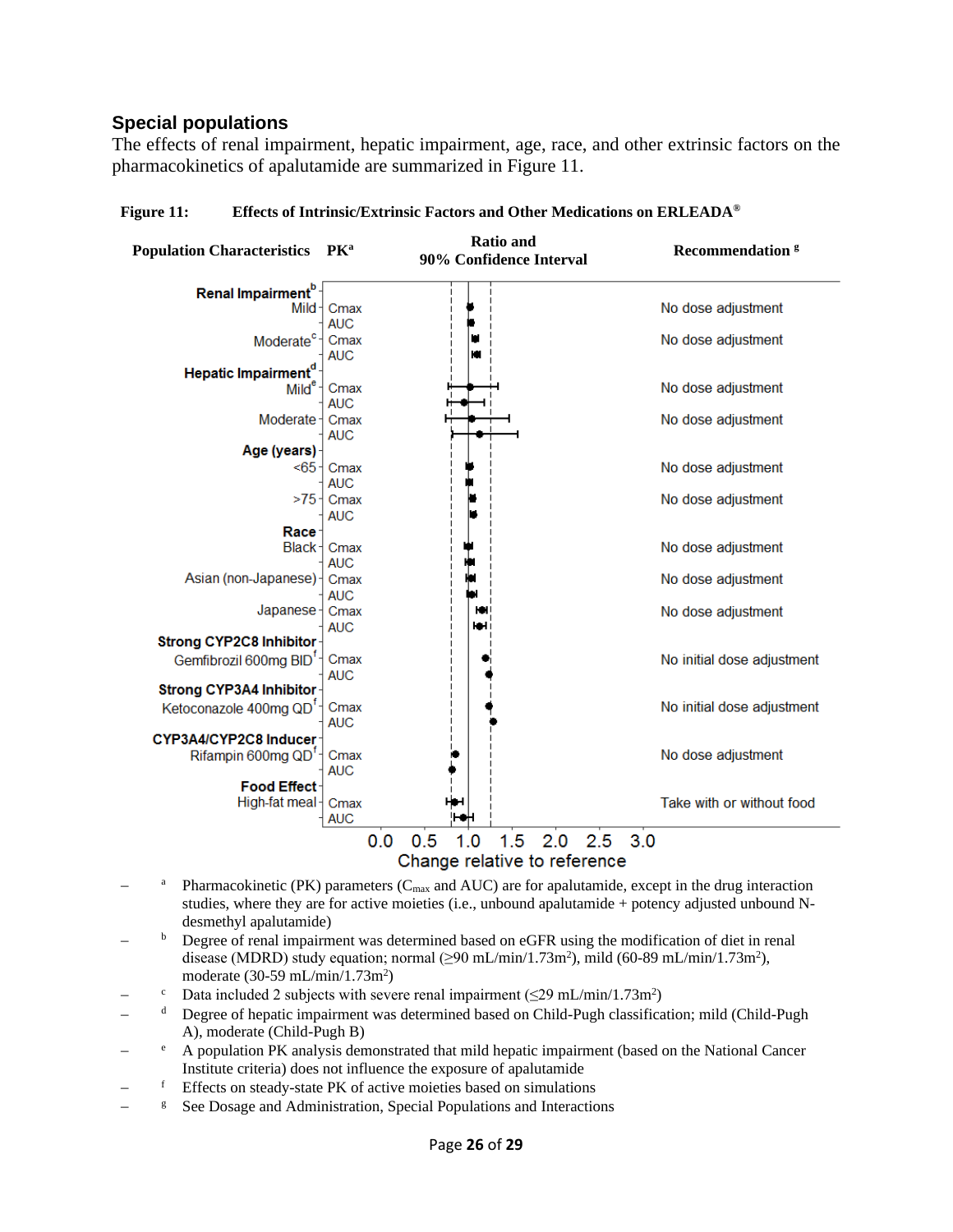No clinically significant differences in the pharmacokinetics of apalutamide and N-desmethyl apalutamide were observed in subjects with mild (eGFR 60-89 mL/min/1.73m<sup>2</sup>) or moderate renal impairment (eGFR 30-59 mL/min/1.73m<sup>2</sup>), mild (Child-Pugh A) or moderate (Child-Pugh B) hepatic impairment, age ranging from 18 to 94 years, or between different races.

#### *Renal Impairment*

A dedicated renal impairment study for apalutamide has not been conducted. Based on the population pharmacokinetic analysis using data from clinical studies in subjects with castration-resistant prostate cancer (CRPC) and healthy subjects, no significant difference in systemic exposure was observed in subjects with pre-existing mild to moderate renal impairment (estimated glomerular filtration rate [eGFR] between 30 to 89 mL/min/1.73 m<sup>2</sup>; N=585) compared to subjects with baseline normal renal function (eGFR  $\geq$  90 mL/min/1.73 m<sup>2</sup>; N=372). The potential effect of severe renal impairment or end stage renal disease (eGFR  $\leq$ 29 mL/min/1.73m<sup>2</sup>) have not been established due to insufficient data.

#### *Hepatic Impairment*

A dedicated hepatic impairment study compared the systemic exposure of apalutamide and N- desmethyl apalutamide in subjects with baseline mild hepatic impairment (N=8, Child-Pugh Class A, mean score  $= 5.3$ ) or moderate hepatic impairment (N=8, Child-Pugh Class B, mean score  $= 7.6$ ) versus healthy controls with normal hepatic function (N=8). Following a single oral 240 mg dose of apalutamide, the geometric mean ratio (GMR) for AUC and Cmax for apalutamide in subjects with mild impairment was 95% and 102%, respectively, and the GMR for AUC and Cmax of apalutamide in subjects with moderate impairment was 113% and 104%, respectively, compared to healthy control subjects. Clinical and pharmacokinetic data are not available for patients with severe hepatic impairment (Child-Pugh Class C).

## **NON-CLINICAL INFORMATION Carcinogenicity and Mutagenicity**

Apalutamide was not carcinogenic in a 6-month study in the male transgenic (Tg.rasH2) mouse at doses up to 30 mg/kg per day, which is 1.2 and 0.5 times for apalutamide and N-desmethyl apalutamide respectively, the clinical exposure (AUC) at the recommended clinical dose of 240 mg/day. Results of a 24-month carcinogenicity study in the male rat are not yet available. Apalutamide did not induce mutations in the bacterial reverse mutation (Ames) assay and was not genotoxic in either *in vitro* chromosome aberration test, the *in vivo* rat micronucleus assay or the *in vivo* rat Comet assay.

# **Reproductive Toxicology**

Male fertility is likely to be impaired by treatment with apalutamide based on findings in repeatdose toxicology studies which were consistent with the pharmacological activity of apalutamide. In repeat-dose toxicity studies in male rats (up to 26 weeks) and dogs (up to 39 weeks), atrophy, aspermia/hypospermia, degeneration and/or hyperplasia or hypertrophy in the reproductive system were observed at  $\geq$  25 mg/kg/day in rats (1.4 times the human exposure based on AUC) and  $\geq$  2.5 mg/kg/day in dogs (0.9 times the human exposure based on AUC).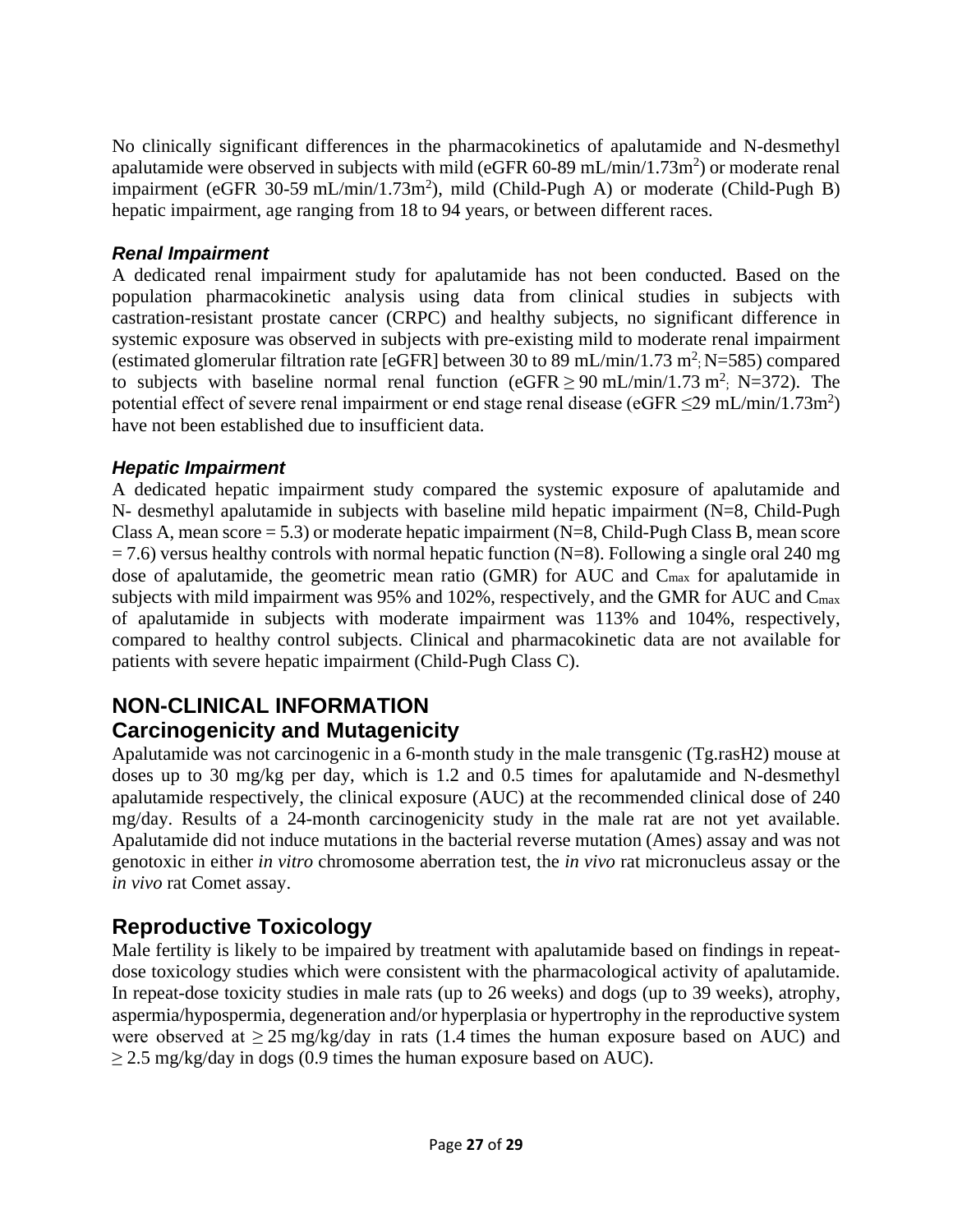In a fertility study in male rats, a decrease in sperm concentration and motility, copulation and fertility rates (upon pairing with untreated females) along with reduced weights of the secondary sex glands and epididymis were observed following 4 weeks of dosing at  $\geq 25$  mg/kg/day (approximately equal to the human exposure based on AUC). Effects on male rats were reversible after 8 weeks from the last apalutamide administration.

In a developmental toxicity study in the rat, apalutamide affected pregnancy including survival. Mean anogenital distance was moderately to markedly shorter for fetuses (females and males) at 25 and 50 mg/kg/day. In rats, shortening of the anogenital distance in male offspring after fetal exposure to anti-androgenic compounds is a well-known adverse effect on morphological development which can often be correlated with reproductive disorders later in life.

### **PHARMACEUTICAL INFORMATION List of Excipients**

Tablet core Colloidal anhydrous silica Croscarmellose sodium Hydroxypropyl methylcellulose-acetate succinate (HPMC-AS) Magnesium stearate Microcrystalline cellulose Microcrystalline cellulose (silicified)

Film-coat Iron oxide black (E172) Iron oxide yellow (E172) Polyethylene glycol Polyvinyl alcohol (partially hydrolyzed) Talc Titanium dioxide

## **Incompatibilities**

Not applicable.

# **Shelf Life**

See expiry date on the outer pack.

# **Storage Conditions**

Keep out of the sight and reach of children. Store at or below 30°C. Store in original package to protect from light and moisture. Do not discard desiccant.

# **Nature and Contents of Container**

ERLEADA® is available in opaque, high-density polyethylene bottles with child-resistant polypropylene closure and induction seal liner. Each bottle contains 120 tablets and a desiccant.